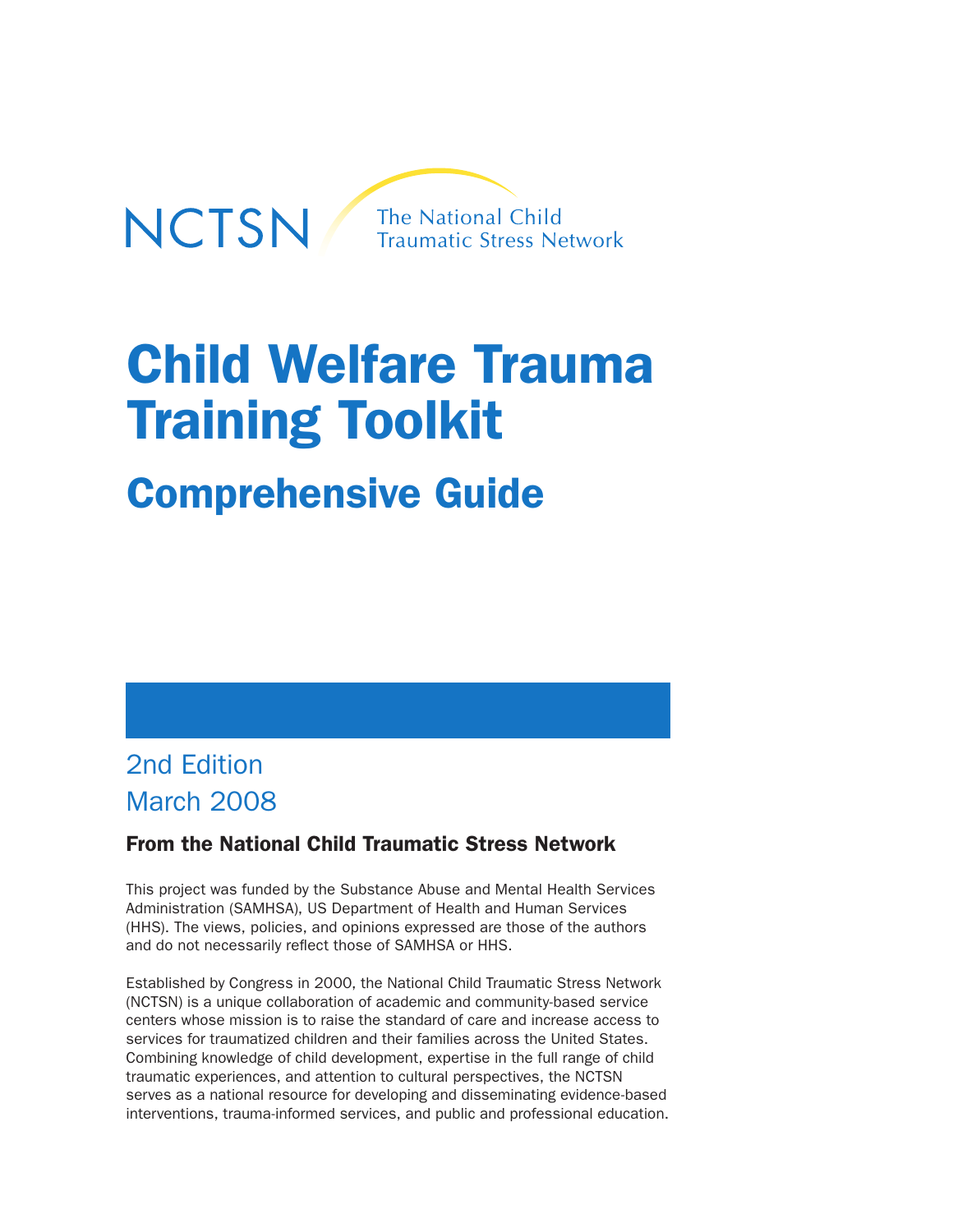#### Acknowledgments

The National Center for Child Traumatic Stress would like to thank the NCTSN Child Welfare Committee and the following individuals for contributing to the development of this Guide:

Joe Benamati, Petra Blum, Connie Carnes, Lisa Conradi, Adrienne Ewing-Rousch, Robert Hartman, James Henry, Donna Humbert, Richard Kagan, Ann Kelley, Helen Kimmel, Cassandra Kisiel, Susan Ko, Jenifer Maze, Betsy Offerman, Mark Rains, Christine Siegfried, Caryll Sprague, Margi Stuber, Nicole Taylor, Jim Van Den Brandt, Charles Wilson.

#### Suggested Citation

Child Welfare Committee, National Child Traumatic Stress Network. (2008). Child welfare trauma training toolkit: Comprehensive guide (2nd ed.). Los Angeles, CA & Durham, NC: National Center for Child Traumatic Stress.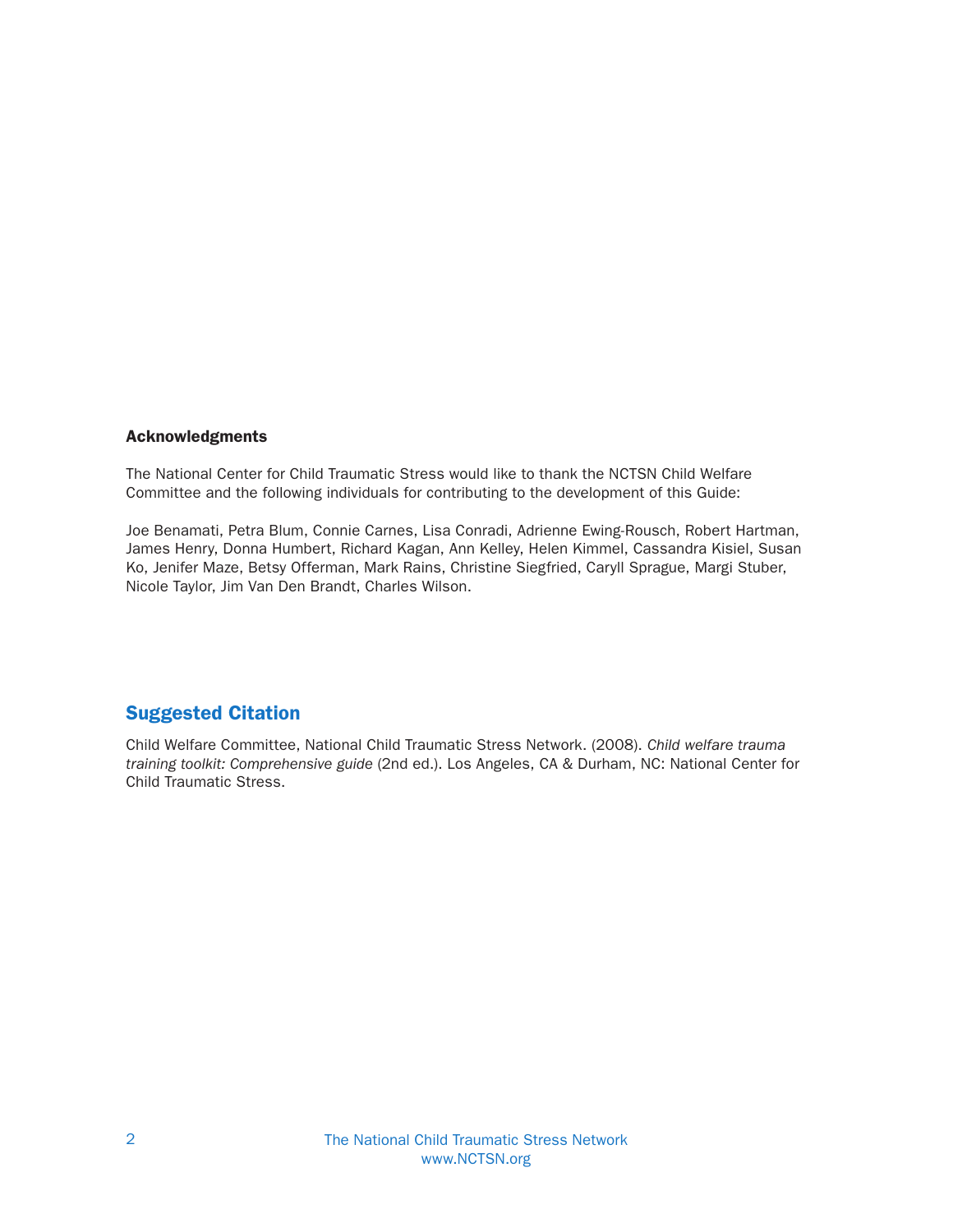## Child Welfare Trauma Training Toolkit: Comprehensive Guide—2nd Edition

## **Contents**

| The Incidence and Impact of Trauma on Children in the Child Welfare System  9                                                                          |
|--------------------------------------------------------------------------------------------------------------------------------------------------------|
| Prevalence of Traumatic Stress Among Children in the Child Welfare System 9                                                                            |
| The Impact of Traumatic Stress on Children's Sense of Safety, Permanency,                                                                              |
| Long-term Outcomes in Children Who Have Experienced Traumatic Stress 11                                                                                |
|                                                                                                                                                        |
|                                                                                                                                                        |
| Cultural Influences on Perceptions of and Responses to Traumatic Events 15                                                                             |
| Signs and Symptoms of Child Traumatic Stress by Developmental Stage17                                                                                  |
|                                                                                                                                                        |
| The Essential Elements of Trauma-Informed Child Welfare Practice20                                                                                     |
|                                                                                                                                                        |
|                                                                                                                                                        |
| Essential Element 2: Assist children in reducing overwhelming emotion23                                                                                |
| Essential Element 3: Help children make new meaning of their trauma history                                                                            |
| Essential Element 4: Address the impact of trauma and subsequent changes in the                                                                        |
|                                                                                                                                                        |
| Essential Element 6: Utilize comprehensive assessment of the child's trauma<br>experiences and their impact on the child's development and behavior to |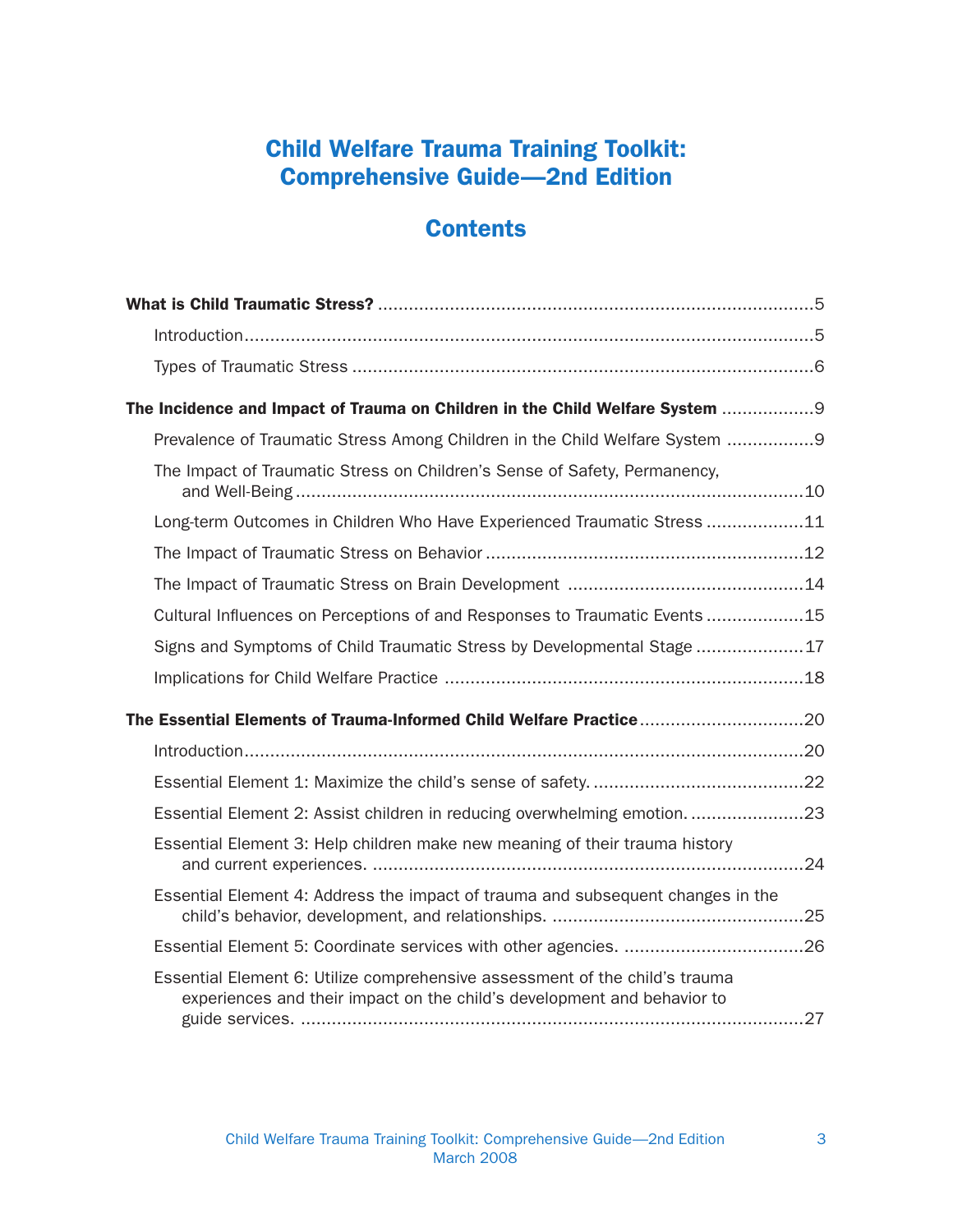| Essential Element 7: Support and promote positive and stable relationships     |  |
|--------------------------------------------------------------------------------|--|
| Essential Element 8: Provide support and guidance to the child's family        |  |
| Essential Element 9: Manage professional and personal stress. 33               |  |
| Putting It Together: Working with Providers Who Deliver Trauma-Informed Care35 |  |
|                                                                                |  |
|                                                                                |  |
|                                                                                |  |
|                                                                                |  |
|                                                                                |  |
|                                                                                |  |
|                                                                                |  |
|                                                                                |  |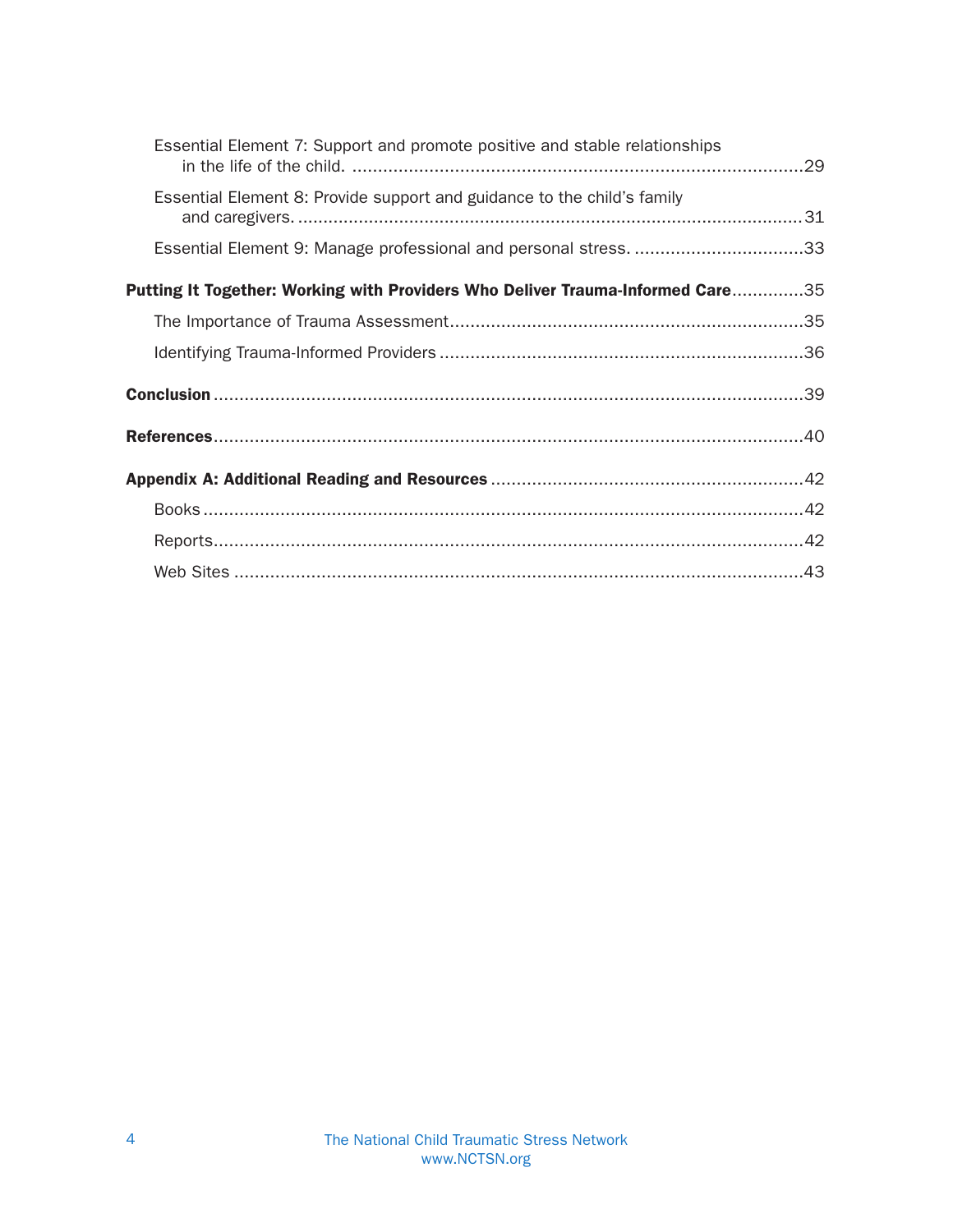#### **Introduction**

Child traumatic stress refers to the physical and emotional responses of a child to events that threaten the life or physical integrity of the child or of someone critically important to the child (such as a parent or sibling). Such events overwhelm a child's capacity to cope and elicit intense physical and emotional reactions that can be as threatening to the child's sense of physical and psychological safety as the traumatic event itself. These reactions include:

- An overwhelming sense of terror, helplessness, and horror
- **N** Physical sensations such as rapid heart rate, trembling, dizziness, or loss of bladder or bowel control

Children in the United States are exposed to a wide range of traumatic events, from natural disasters to motor vehicle accidents, dog bites, community violence, and physical and sexual abuse. Studies indicate that one in four children and adolescents experience at least one potentially traumatic event before the age of 16 (Costello et al., 2002). According to the National Survey of Adolescents (Kilpatrick et al., 2003):

- $\blacksquare$  Four out of 10 adolescents have witnessed violence
- $\blacksquare$  Seventeen percent have been physically assaulted
- $\blacksquare$  Eight percent have experienced sexual assault

The short- and long-term impact of such events is determined in part by the objective nature of the events, and in part by the child's subjective response to them. Not every distressing event results in traumatic stress, and something that is traumatic for one child may not be traumatic for another. The ultimate impact of a potentially traumatic event depends on several factors, including:

- $\blacksquare$  The child's age and developmental stage
- $\blacksquare$  The child's perception of the danger faced
- $\blacksquare$  Whether the child was the victim or a witness
- $\blacksquare$  The child's relationship to the victim or perpetrator
- $\blacksquare$  The child's past experience with trauma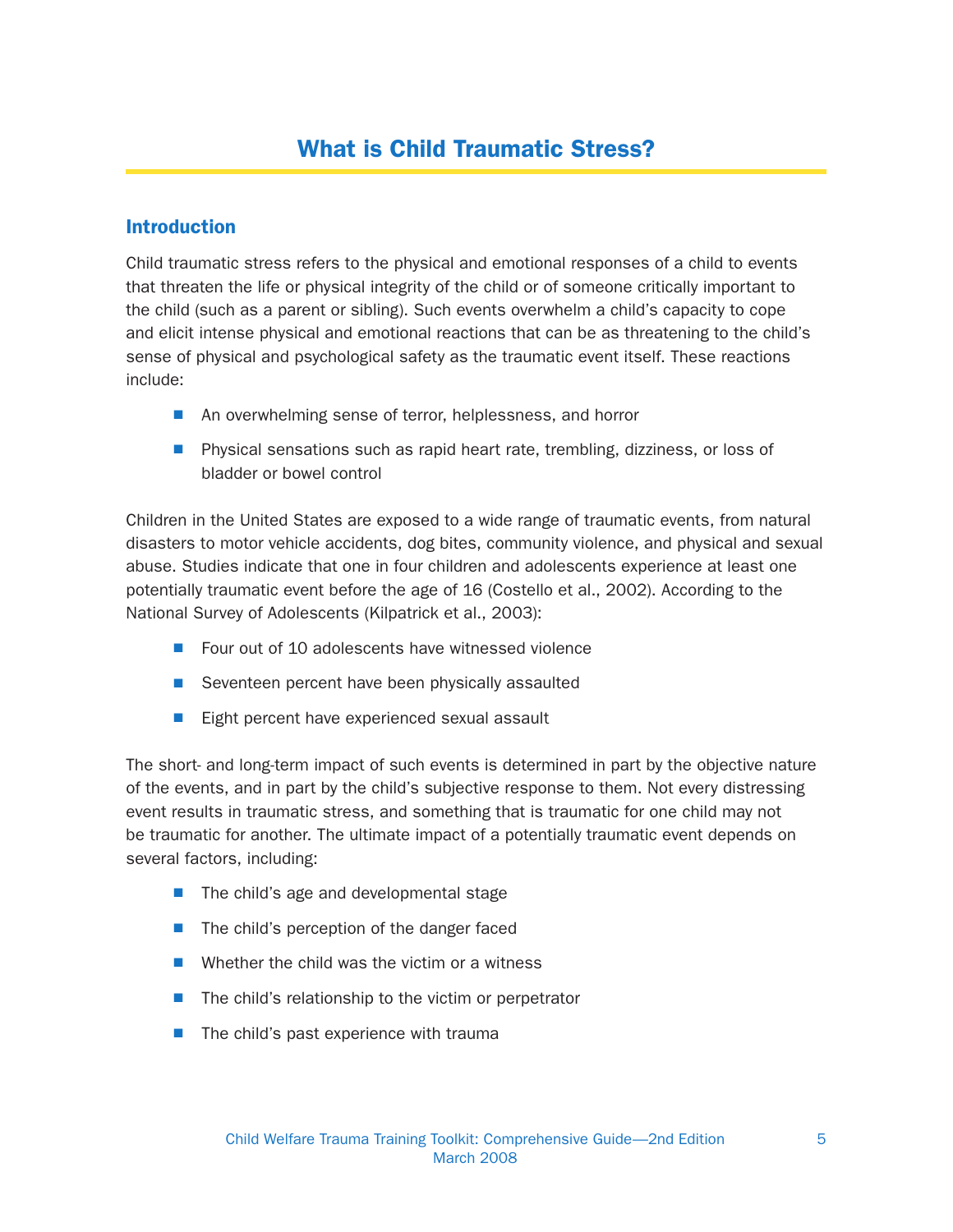- $\blacksquare$  The adversities the child faces in the aftermath of the trauma
- $\blacksquare$  The presence/availability of adults who can offer help and protection

#### Types of Traumatic Stress

#### Acute trauma

A single traumatic event that is limited in time is called an acute trauma. An earthquake, dog bite, or motor vehicle accident are all examples of acute traumas. Other examples include:

- School shootings
- Gang-related incidents
- **N** Terrorist attacks
- $\blacksquare$  Natural disasters (e.g., wild fires, floods, hurricanes)
- Serious accidents
- Sudden or violent loss of a loved one
- $\blacksquare$  Physical or sexual assault (e.g., being shot or raped)

Over the course of even a brief acute event, a child may go through a variety of complicated sensations, thoughts, feelings, and physical responses that rapidly shift as the child assesses and reassesses the danger faced and the prospects of safety. As the event unfolds, the child's pounding heart, out-of-control emotions, and other physical reactions are frightening in and of themselves and contribute to his or her sense of being overwhelmed.

#### Chronic trauma

When a child has experienced multiple traumatic events, the term chronic trauma is used. Chronic trauma may refer to multiple and varied events—such as a child who is exposed to domestic violence, is involved in a serious car accident, and then becomes a victim of community violence—or longstanding trauma such as physical abuse or war. One prevalent from of chronic trauma is child neglect, defined as the failure to provide for a child's basic physical, medical, educational, and emotional needs. Neglect can have serious and lifelong consequences. Particularly for very young children who are completely dependent on caregivers for sustenance, experiencing neglect can feel acutely threatening. Neglect often occurs in the context of other maltreatment, such as periods of abandonment and abuse, and is frequently associated with other psychosocial stressors and forms of adversity such as extreme poverty and parental substance abuse.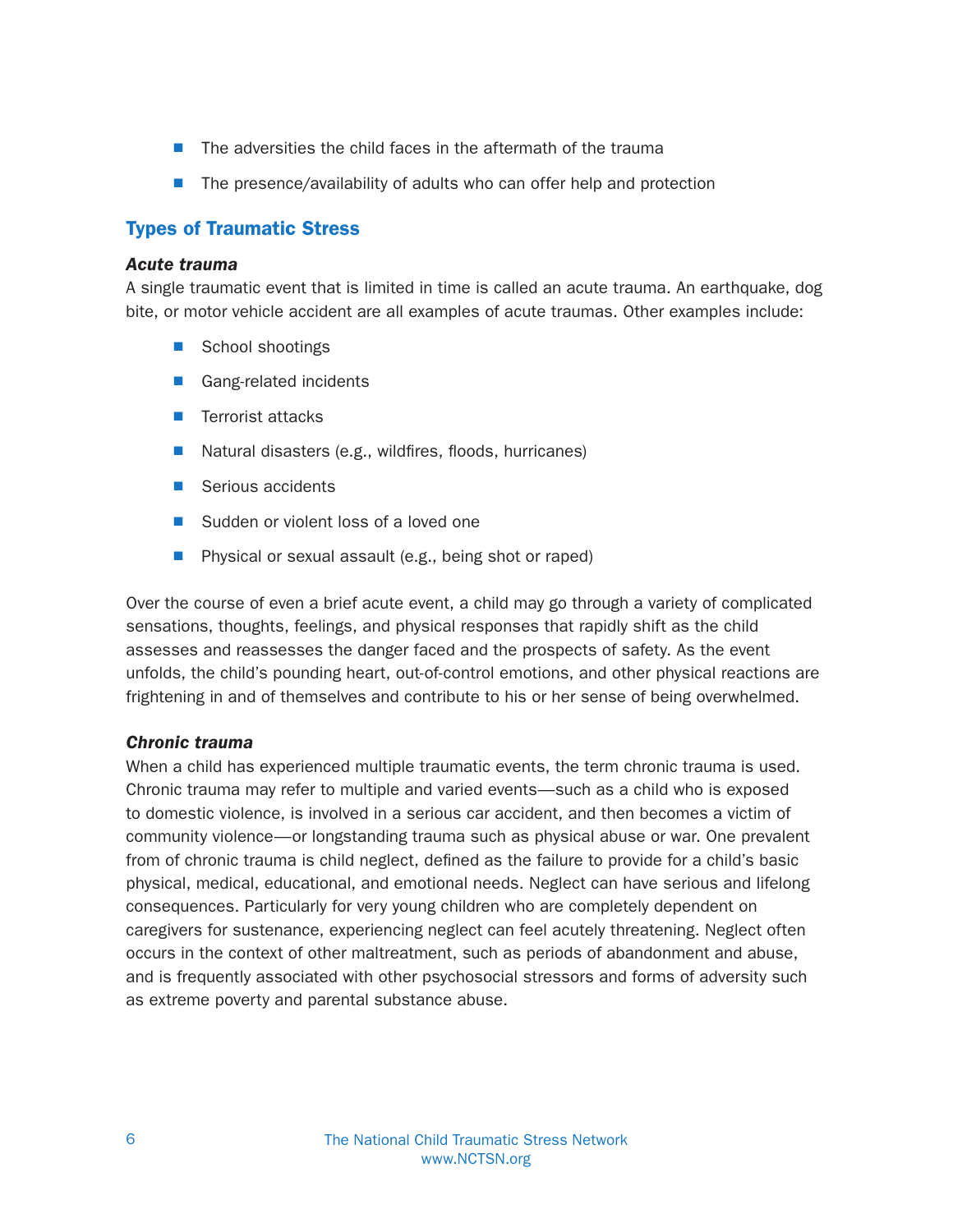The effects of chronic trauma are often cumulative, as each event serves to remind the child of prior trauma and reinforce its negative impact. A child exposed to a series of traumas may become more overwhelmed by each subsequent event and more convinced that the world is not a safe place. Over time, a child who has felt overwhelmed over and over again may become more sensitive and less able to tolerate ordinary everyday stress.

#### Complex trauma

Complex trauma is a term used by some experts to describe both exposure to chronic trauma—usually caused by adults entrusted with the child's care, such as parents or caregivers—and the immediate and long-term impact of such exposure on the child (Cook et al., 2005). Children who have experienced complex trauma have endured multiple interpersonal traumatic events (such as physical or sexual abuse, profound neglect, or community violence) from a very young age (typically younger than age 5).

When trauma is associated with the failure of those who should be protecting and nurturing a child, it has profound, multifaceted, and far-reaching effects on nearly every aspect of the child's development and functioning. These children suffer impairment in many of the following areas:

- $\blacksquare$  Attachment. Traumatized children feel that the world is uncertain and unpredictable. Their relationships can be characterized by problems with boundaries as well as distrust and suspiciousness. As a result, traumatized children can become socially isolated and have difficulty relating to and empathizing with others.
- Biology. Traumatized children demonstrate biologically based challenges, including problems with movement and sensation, hypersensitivity to physical contact, and insensitivity to pain. They can have problems with coordination, balance, and body tone, as well as unexplained physical symptoms and increased medical problems (e.g., asthma, skin problems, and autoimmune disorders).
- Mood regulation. Children exposed to trauma can have difficulty regulating their emotions as well as difficulty knowing and describing their feelings and internal states. They may struggle to communicate their wishes and desires to others.
- **Dissociation.** Some traumatized children experience a feeling of detachment or depersonalization, as if they are "observing" something happening to them that is unreal. They can also demonstrate amnesia-like states.
- Behavioral control. Traumatized children can demonstrate poor impulse control, self-destructive behavior, and aggression towards others. Sleep disturbances and eating disorders can also be manifestations of child traumatic stress.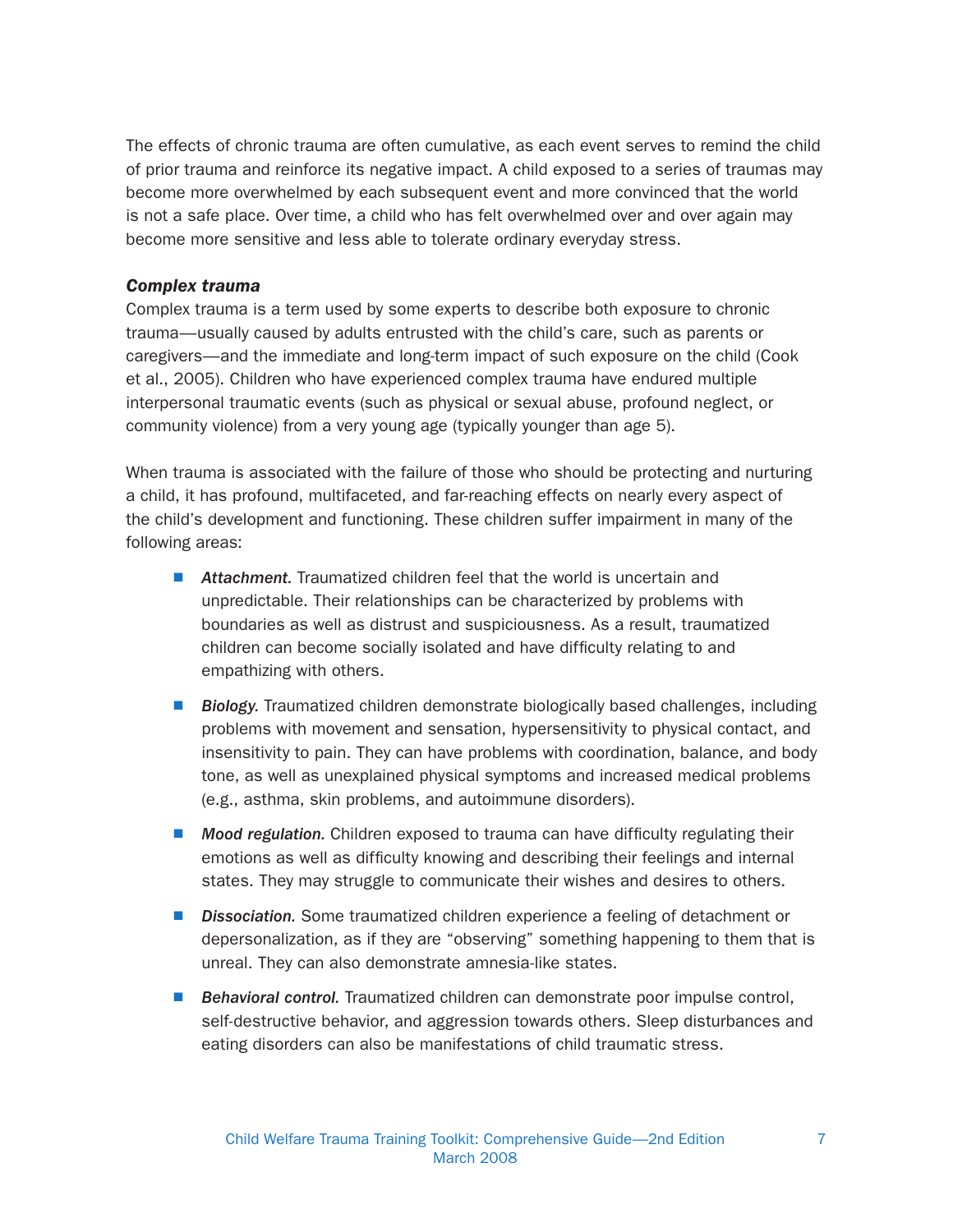- **D** Cognition. Children exposed to trauma can have problems focusing on and completing tasks in school as well as difficulty planning for and anticipating future events. They sometimes have difficulty understanding their own contribution to what happens to them. Some traumatized children demonstrate learning difficulties and problems with language development.
- Self-concept. Traumatized children can experience a lack of a continuous, predictable sense of self. They can suffer from disturbances of body image, low self-esteem, shame, and guilt.

Children involved with the child welfare system are likely to have experienced both acute and chronic trauma, in environments characterized by adversity and deprivation, and often without the mitigating influence of consistent and supportive caregivers. It is important for child welfare workers to recognize the complexity of a child's lifetime trauma history and to not focus solely on the single event that might have precipitated a report. In general, children who have been exposed to repeated stressful events within an environment of abuse and neglect are more vulnerable to experiencing traumatic stress.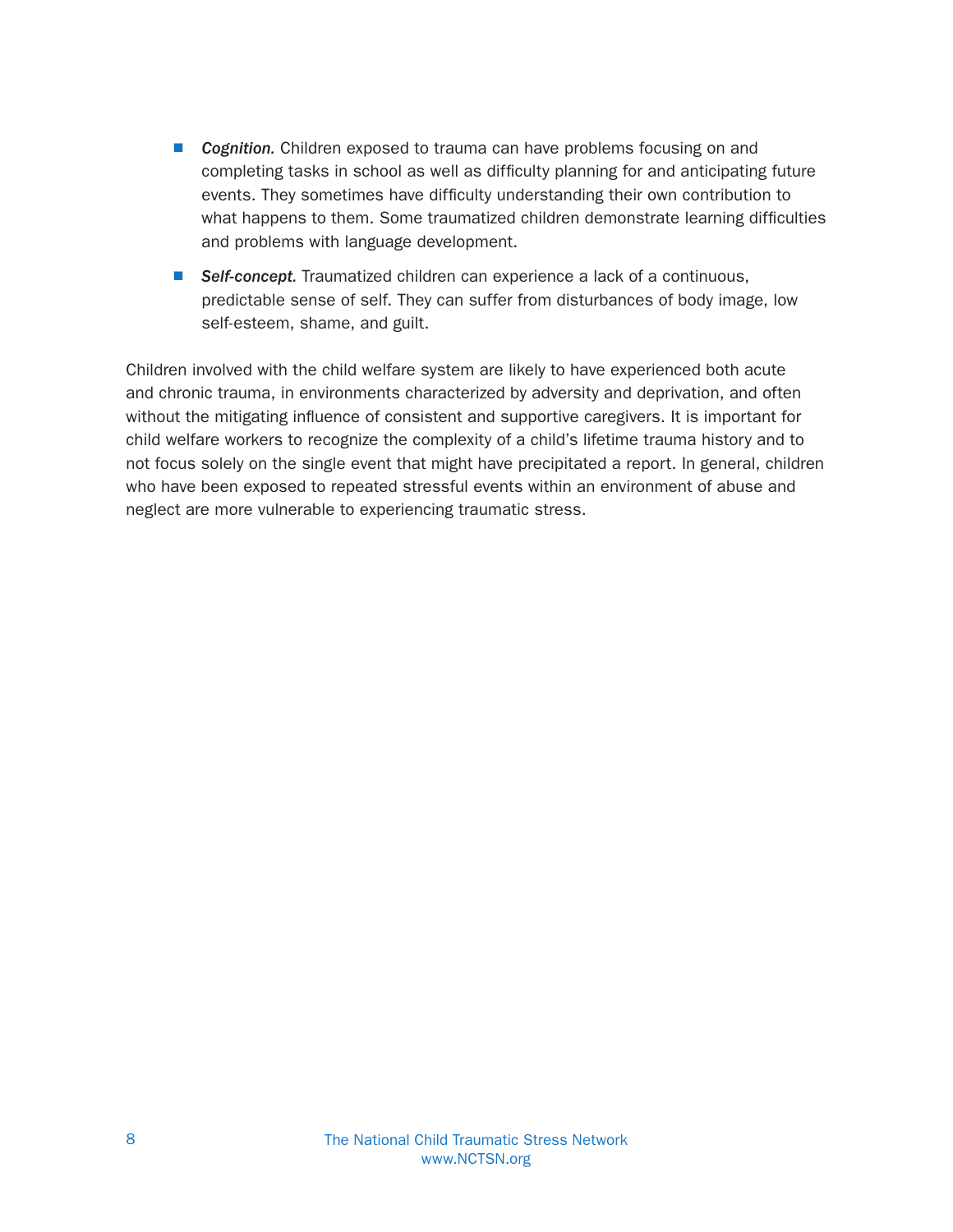## The Incidence and Impact of Trauma on Children in the Child Welfare System

#### Prevalence of Traumatic Stress Among Children in the Child Welfare System

By the time most children enter the child welfare system, they have already been exposed to a wide range of painful and distressing experiences, many of which remain unknown and unreported during intake. Foster placement often separates a child from what is familiar and beloved (primary caregivers, family members, friends, home, community, school). In addition, children in the child welfare system typically face many other sources of ongoing stress that can challenge child welfare workers' abilities to intervene. These include:

- **N** Poverty
- $\blacksquare$  Racism and other forms of discrimination
- Separations and frequent moves
- School problems
- **N** Grief and loss
- $\blacksquare$  Refugee or immigrant experiences

As a result of these experiences, significant numbers of children known to the child welfare system are likely to be suffering from child traumatic stress.

- $\blacksquare$  Maltreated children are more likely than non-maltreated children to have depressive symptomatology, school behavior problems, difficulties with peer relationships resulting in more peer rejection and victimization, as well as difficulties with mood regulation. Chronic maltreatment is associated with greater emotional and behavioral difficulties (Ethier et al., 2004).
- A study of the prevalence of mental health diagnoses in three groups of abused children found that posttraumatic stress disorder (PTSD) generally co-occurs with other disorders including depression, anxiety, or oppositional defiant disorder (Ackerman et al., 1998).
- $\blacksquare$  A study of children in foster care revealed that PTSD was diagnosed in 60% of the sexually abused children and in 42% of the physically abused children (Dubner & Motta, 1999). They also found that 18% of the foster children who had not experienced either type of abuse had PTSD, possibly as a result of exposure to domestic or community violence (Marsenich, 2002).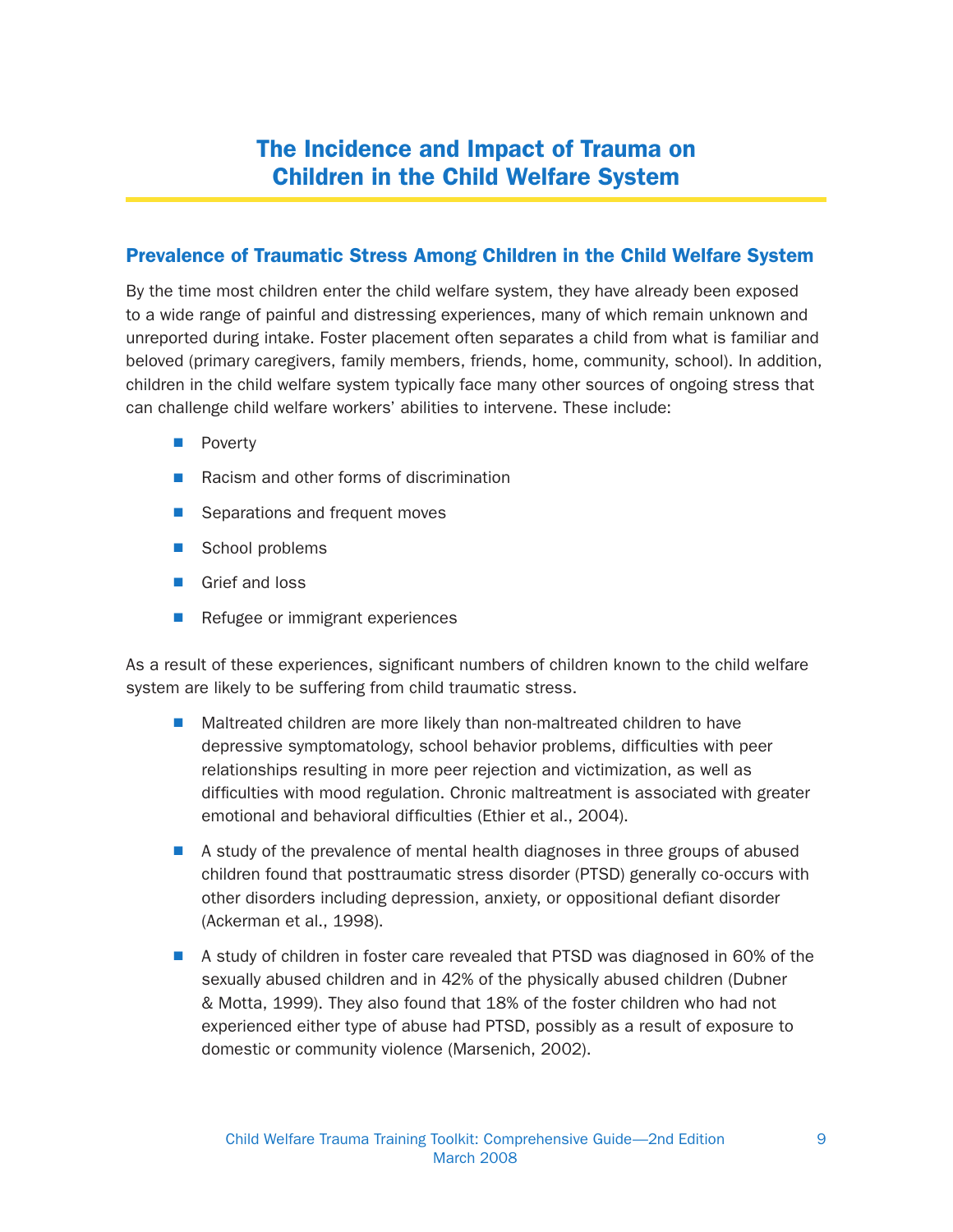#### The Impact of Traumatic Stress on Children's Sense of Safety, Permanency, and Well-Being

Children who have experienced traumatic stress present a unique challenge to child welfare professionals. As stated in the Adoption and Safe Families Act of 1997, the national goals for children in the child welfare system are safety, permanency, and well-being. For children with a history of trauma, such goals can be particularly difficult to achieve.

Safety. Traumatic stress can adversely impact the child's ability to protect himself or herself from abuse, or for the agency to do so, in numerous ways, including:

- The child's inability to regulate moods and behavior may overwhelm or anger caregivers to the point of increased risk of abuse or revictimization.
- $\blacksquare$  The impact of trauma may impair a child's ability to describe the traumatic events in the detail needed by investigators.
- The child's lack of trust may lead to the child's providing investigators or the courts with incomplete or inaccurate information about abuse experienced or witnessed.
- Traumatic reactions may dull the child's emotions in ways that make some investigators skeptical of the veracity of the child's statements.
- The child's altered world view may lead to behaviors that are self-destructive or dangerous, including premature sexual activities.

**Permanency.** The child's reaction to traumatic stress can adversely impact the child's stability in placements, for example:

- The child's inability to regulate his or her moods and behavior may lead to behaviors that endanger or threaten stable placements, reunification, and/or adoptive placement.
- $\blacksquare$  The child's lack of trust in the motivations of caregivers may lead to rejection of possible caring adults or, conversely, lead to superficial attachments.
- The child's early experiences and attachment problems may reduce the child's natural empathy for others, including foster or adoptive family members.
- A new foster parent or adoptive parent, unaware of the child's trauma history or of which trauma reminders are linked to strong emotional reactions, may inadvertently trigger strong reminders of trauma.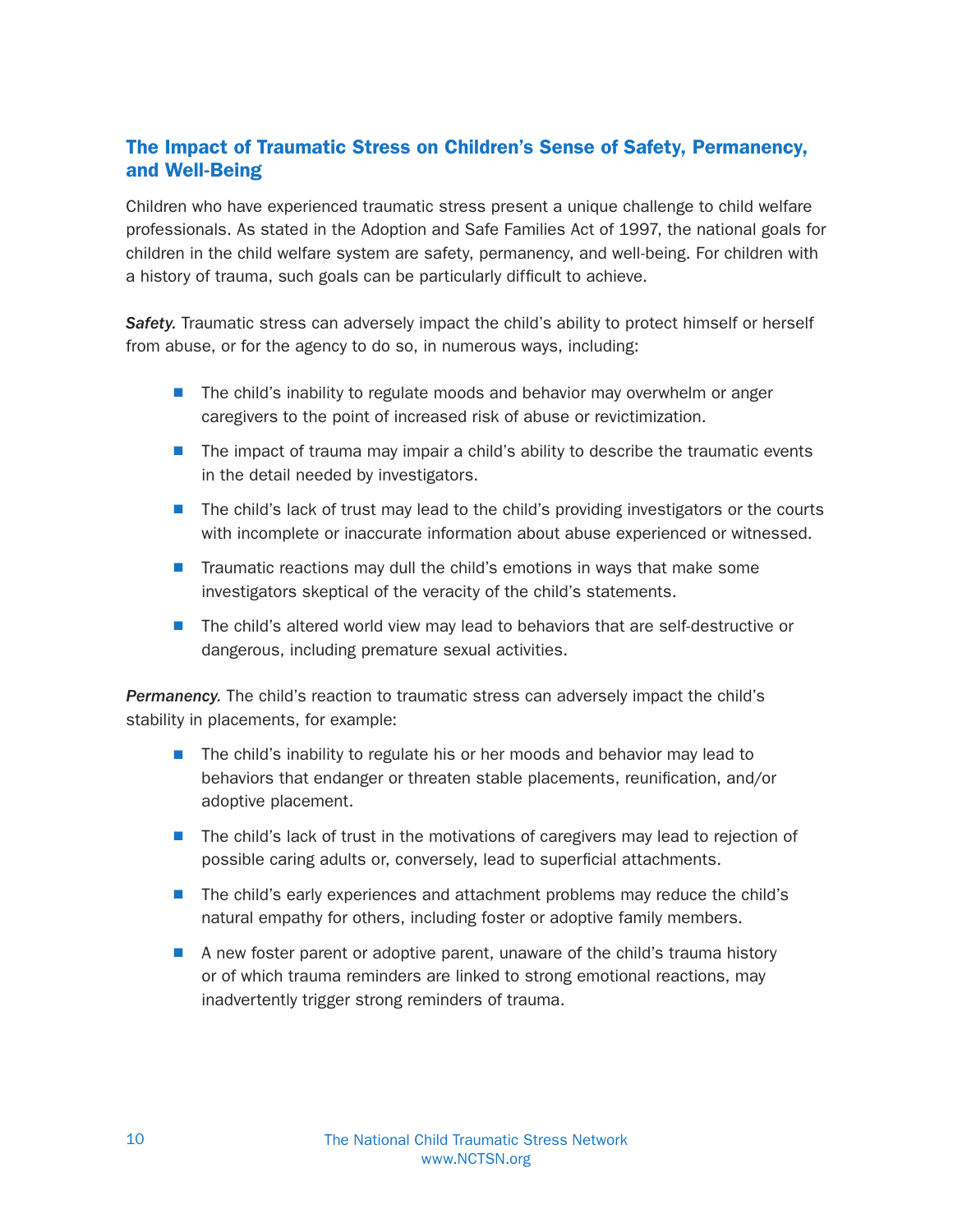Well-being. Traumatic stress may have both short- and long-term consequences for the child's mental health, physical health, and life trajectory, including:

- $\blacksquare$  The child's traumatic exposure may have produced cognitive effects or deficits that interfere with the child's ability to learn, progress in school, and succeed in the classroom and the community (and later in the workplace).
- $\blacksquare$  The child's inability to regulate emotions may interfere with his or her ability to function in a family, a traditional classroom, and/or with peers in the community.
- The child's mistaken feelings of guilt and self-blame for the negative events in his or her life may lead to a sense of hopelessness that impairs his or her ability and motivation to succeed in social and educational settings.
- $\blacksquare$  A child's traumatic experiences may alter his or her worldview so that the child now sees the world as untrustworthy and isolates himself or herself from family, peers, and social and emotional support.

#### Long-term Outcomes in Children Who Have Experienced Traumatic Stress

In the absence of more positive coping strategies, these disruptions to the child's sense of safety, permanency, and well-being can foster a range of high-risk or destructive coping behaviors ranging from reckless behavior to substance abuse, smoking, running away, eating disorders, sexual acting out, and self-cutting. Not surprisingly, the experience of childhood trauma is also a known risk factor for many serious adult mental and physical health problems. For example:

- A national study of adult "foster care alumni" found higher rates of PTSD (21.5%) compared with the general population (4.5%). Interestingly, the foster care alumni group had higher rates of PTSD than American veterans of war (15% in Vietnam vets, 6% in Afghanistan vets, and 12% to 13% in Iraq vets). The foster care alumni group also had higher rates of major depressive episodes, social phobia, panic disorder, generalized anxiety, addiction, and bulimia (Pecora et al., 2003).
- By age 21, nearly 80% of abused children face at least one mental health challenge, including depression, suicide attempts, and eating disorders (Association of State and Territorial Health Officials, 2005).
- Adults who experienced multiple adverse childhood experiences, including child maltreatment, are more likely to develop health-risk behaviors such as alcoholism, drug abuse, depression, suicide attempts, smoking, physical inactivity, severe obesity, having more than 50 sexual partners, and contracting sexually transmitted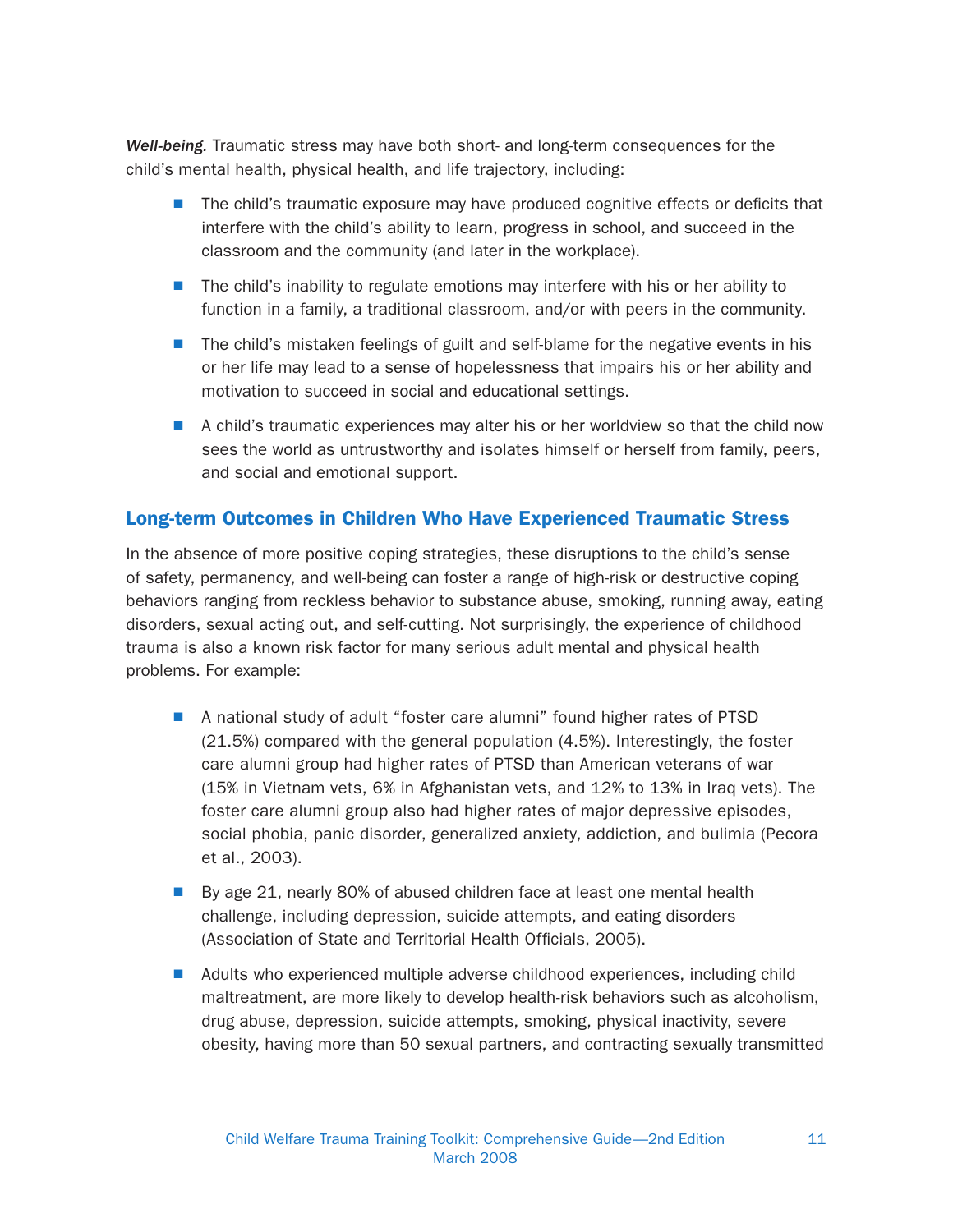disease. The number of adverse childhood experiences showed a graded relationship to the presence of adult diseases including heart disease, cancer, chronic lung disease, skeletal fractures, and liver disease (Felitti et al., 1998).

#### What can a child welfare worker do?

- $\blacksquare$  Recognize that exposure to trauma is the rule, not the exception, among children known to the child welfare system.
- Don't underestimate the impact of witnessing violence, including witnessing the abuse of a sibling or caregiver.
- Consider that many children bring a lifetime history of trauma, including acute and chronic situations, in addition to the event that precipitated the most recent report.
- Gather and document psychosocial information regarding all traumas in the child's life. This history has likely had an impact on the child's response to the current events and will be important information for any mental health professional to whom the child is referred for treatment.

#### The Impact of Traumatic Stress on Behavior

Traumatized children encountered in the child welfare system exhibit a range of complex emotional and behavioral responses to the events they have experienced. When working with these children, it is important to be sensitive to the ways in which trauma history affects current behavior.

The behavior of traumatized children can be a reflection of their efforts to adapt to overwhelming stress. For example, some children may reenact aspects of their trauma (e.g., aggression, self-injurious behaviors, or sexualized behaviors) in response to a trauma reminder of a previous traumatic event or as an attempt to gain mastery or control over their experiences.

A trauma reminder is any person, place, situation, sensation, feeling, or thing that reminds a child of a traumatic event. When faced with these reminders, a child may reexperience the intense and disturbing feelings tied to the original trauma. These trauma reminders can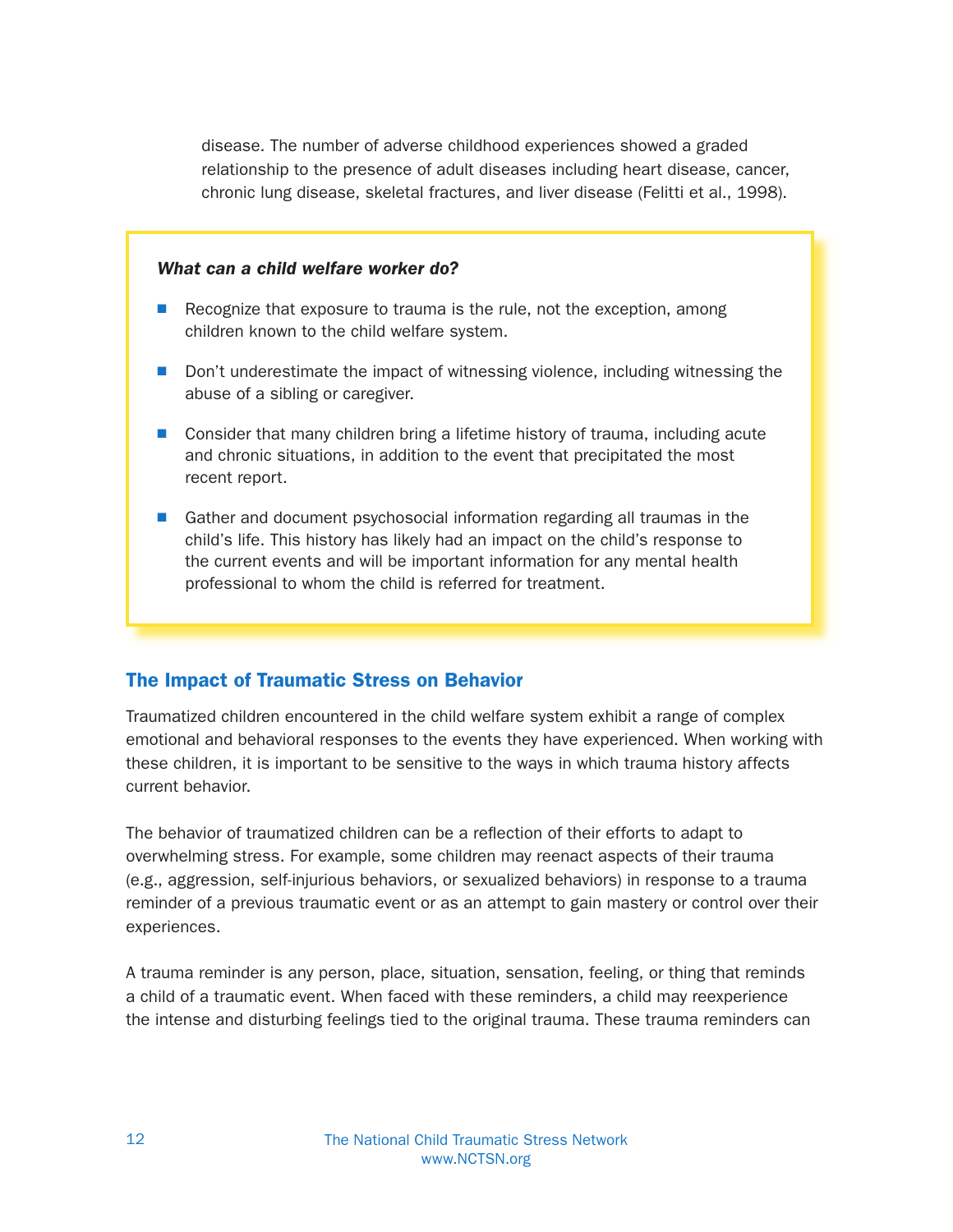lead to behaviors that seem out of place in the current situation but were appropriate—and perhaps even helpful—at the time of the original traumatic event. For example:

- $\blacksquare$  A seven-year-old boy whose father and brother fought physically in front of him becomes frantic and tries to separate classmates playfully wrestling on the schoolyard.
- A three-year-old girl who witnessed her father beating her mother clings to her resource mother and cries hysterically when her resource parents have a mild dispute in front of her.
- **An eight-year-old boy whose father physically abused him is tapped on the shoulder** by a boy behind him in line and responds by turning and raising his fists.
- $\blacksquare$  A teenager who was sexually abused by her stepfather refuses to go to gym class after meeting the new coach, who wears the same cologne as her stepfather.

When faced with a trauma reminder, children with a history of trauma may feel frightened, angry, or shut down. Their hearts may pound or they may freeze in their tracks, just as one might do when confronting an immediate danger.

Sometimes children are aware of their reaction and its connection to the traumatic situation. But often they are unaware of the root cause of their own feelings and behaviors. They may also exhibit increased behavior problems as a way of coping with deficits in self-control. For instance, in the absence of more mature coping strategies, traumatized children and adolescents may use drugs and alcohol in order to avoid experiencing overwhelming emotions. Similarly, in the absence of knowledge of how to negotiate interpersonal relationships, sexually abused children may revert to sexual behaviors with others because that is the only way they have ever experienced any degree of acceptance or intimacy.

Chronic childhood trauma is associated with two seemingly different behavior patterns: over- and under-controlled behavior. Over-controlled behavior may counteract the feelings of helplessness and impotence that can pose a daily struggle for chronically traumatized children. These children may be very resistant to changes in routine and may display rigid behavioral patterns. Under-controlled or impulsive behaviors may be due in part to cognitive deficits including difficulty planning, organizing, delaying response, and exerting control over behavior. These deficits can lead to an increase in impulsive responses such as aggression.

Neglect, in particular, has been associated with the following emotional and behavioral responses, notably (Hildyard & Wolfe 2002):

 $\blacksquare$  Lack of self-worth and efficacy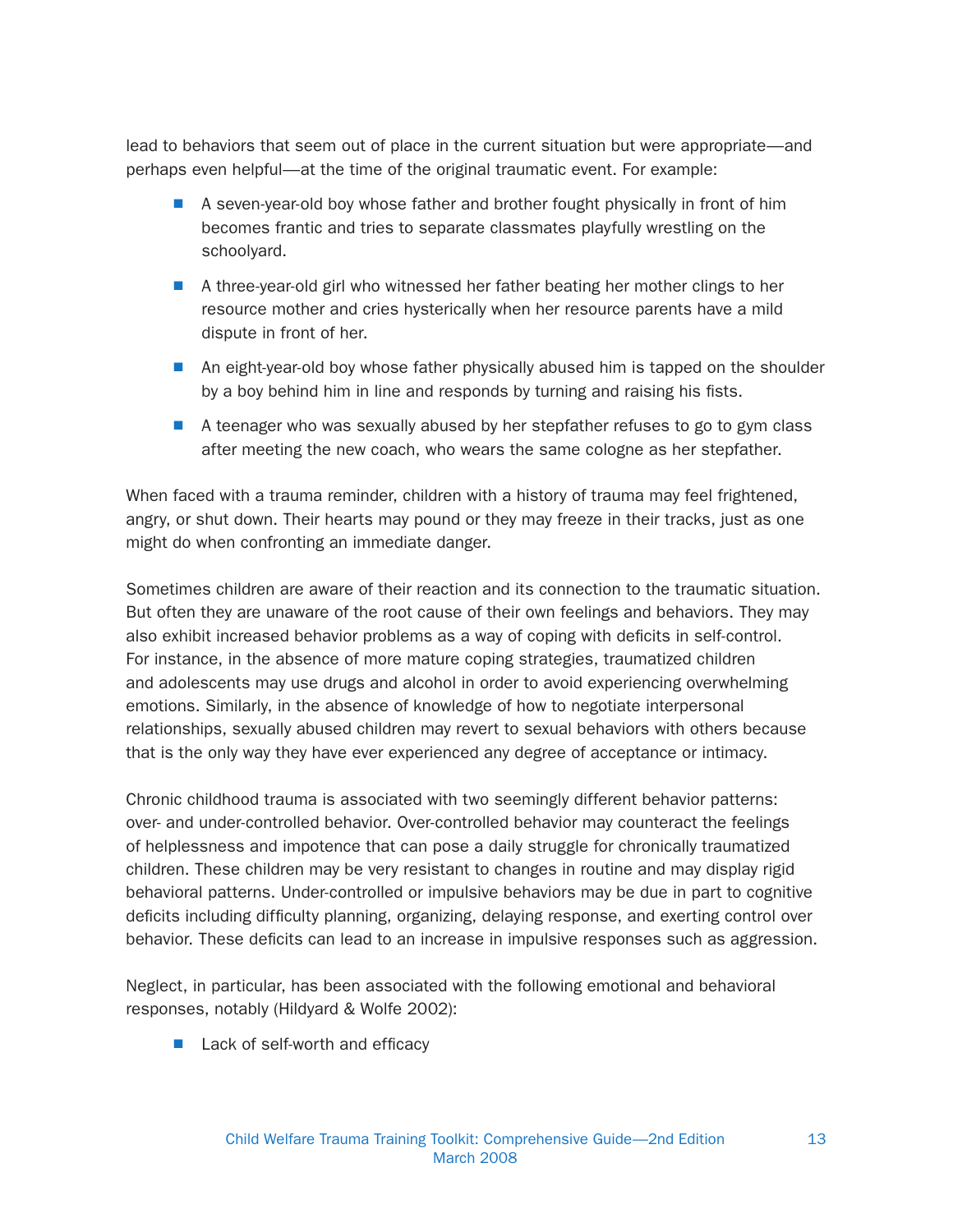- $\blacksquare$  Increased stress and anxiety
- **N** Lower levels of emotional understanding and emotional regulation, which can impair the development of interpersonal relationships
- Increased risk for the development of anxiety, depression, PTSD, and physical symptoms
- $\blacksquare$  Higher number of trauma exposures across the lifespan

Children who have been traumatized through maltreatment within their caregiving system can present a complicated array of behaviors. Some common responses reported by child welfare workers and foster parents include (Kerker & Dore, 2006):

- $\blacksquare$  Frequent sleeping, eating, and elimination problems
- $\blacksquare$  High activity level, irritability, and acting out, which can become problematic in a new foster home
- **Regression in development and the need for more physical attention than expected** among children their age
- Detachment, emotional distancing, numbness, and unresponsiveness to caregivers' attempts to develop a relationship
- $\blacksquare$  Feeling that danger is present even when placed in a secure setting

All of these factors may endanger a placement when the acting out or detachment reaches a point where a foster parent or other caregiver feels he or she is not successfully parenting a very troubled child.

#### The Impact of Traumatic Stress on Brain Development

To understand how trauma affects children, it is important to adopt a developmental perspective. When a child is exposed to trauma, a great amount of emotional and mental energy is expended to respond to, cope with, and come to terms with the event. This may reduce the child's capacity to explore the environment and master other age-appropriate developmental tasks. A child whose mind is occupied with intrusive images of traumatic events cannot learn, and so lags behind in school. A child who is trying to cope with frequent reactions to trauma reminders cannot devote his or her energies fully to forming relationships with peers. A child who is fearful of taking any risk cannot take on the challenges that would lead to growth. The longer traumatic stress goes untreated, the further children tend to stray from appropriate developmental pathways.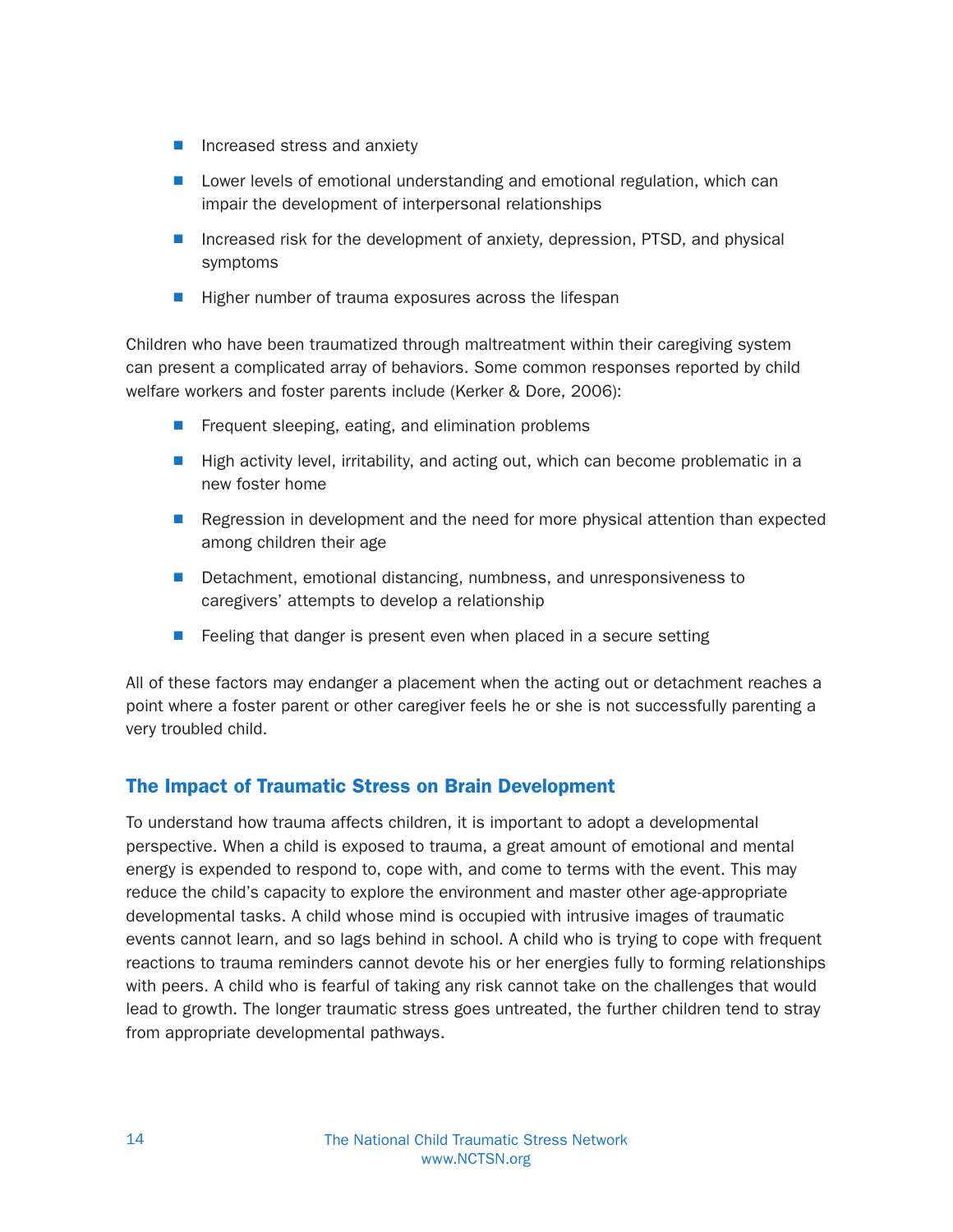Recent research indicates that trauma early in life can have serious consequences for the normal development of children's brains, brain chemistry, and nervous system. These changes can place them at risk for learning difficulties, drug abuse, teen pregnancy, risktaking behavior, and psychiatric and health problems later in life.

In early childhood, trauma can be associated with reduced size of the cortex, the ability of brain hemispheres to connect ("cross-talk"), and the functioning of regions of the brain that govern emotions. These changes can affect IQ and the use of thinking to regulate emotions, and can lead to increased fearfulness and a reduced sense of safety and protection.

During school-age years, the brain develops more ability to manage fears, anxieties, and aggression, to sustain attention for learning, to allow for better impulse control, and to manage physical responses to danger that allow children to consider and take protective actions. Trauma that occurs during this period can undermine these developing capacities of the brain and result in major sleep disturbances, new troubles in learning, difficulties in controlling startle reactions, and behavior that alternates between being overly fearful and overly aggressive.

Throughout adolescence, the maturing brain permits improved consideration of the consequences of behavior, more realistic appraisals of danger and safety, enhanced ability to govern daily behavior to meet longer-term goals, and increased use of abstract thinking for academic learning and problem-solving. Trauma, by interfering in this stage of brain development, can result in reckless and risk-taking behavior, in "living for today and not tomorrow," in underachievement and school failure, and in making bad choices. Because children and adolescents may experience traumatic stress across several developmental stages, they may have a combination of these behaviors.

The brain also controls stress hormones in the body, an important set of hormones that help us deal with danger. Traumatized children and adolescents show changes in the levels of these stress hormones like those found among combat veterans. A concern is that these changes may affect the way traumatized children and adolescents respond to future stress in their lives and may influence their long-term health (Pynoos et al., 1997).

#### Cultural Influences on Perceptions of and Responses to Traumatic Events

Culture is defined as a set of beliefs, attitudes, values, and standards of behavior passed from one generation to the next; this can include different notions about wellness, healing techniques, and childrearing patterns (Abney, 1996). Cultural identity and cultural references can be influential in shaping the ways in which children identify the threat posed by traumatic events, interpret them, and manifest distress.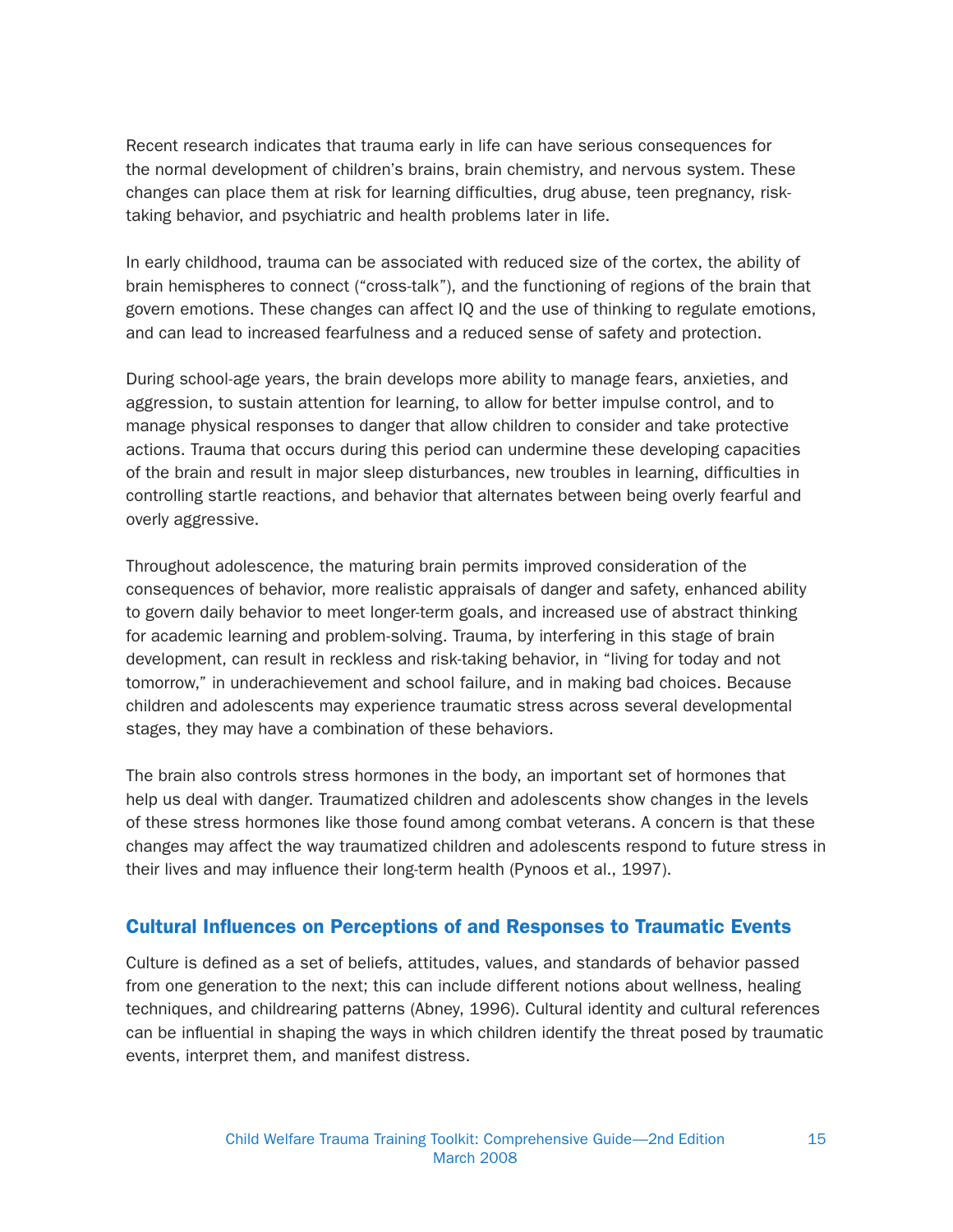Rates of exposure to different types of trauma—including family, community, war, and political violence—vary across ethnic and cultural groups. Thus, people of different cultural, national, linguistic, spiritual, and ethnic backgrounds define "trauma" in many different ways and use different expressions to describe their experiences (e.g., visions, ataque de nervios, or spirit possession).

Many children who enter the child welfare system are from cultural groups that experience prejudice, discrimination, negative stereotyping, poverty, and high rates of exposure to community violence. It is important to understand that such social and cultural realities can influence children's risk for, and experience of, trauma. The responses and resilience of children, families, and their communities to child traumatic stress are also affected by their respective socioeconomic and cultural realities.

The cultural background of a child welfare worker can also influence his or her perceptions of child traumatic stress and how to intervene. Assessment of a child's trauma history should always take into account the cultural background and modes of communication of both the assessor and the family. When working with families from different cultural backgrounds, child welfare workers must understand that even speaking about child maltreatment or sexual issues is taboo in some cultures.

Psychological symptoms may also be expressed differently in different cultures. This becomes important when considering how to intervene with a traumatized child, especially in determining whether individual or family therapy is appropriate.

Also, it is important to understand that if a child enters the child welfare system and is a member of a cultural group that experiences prejudice, discrimination, or negative stereotypes, he or she needs a foster or adoptive family that understands the importance of embracing the child's racial/cultural origins. Families with specialized knowledge, resources, skills, and capacities are needed to help children address the losses of racial, cultural, and family of origin identity, and to cope with social and familial acceptance of birth status and racial origin. Whenever possible, the child's feelings and/or perceptions about living with a family of a different race or culture (either temporarily or permanently) should be considered along with the impact of those feelings on the understanding and experience of the traumatic event.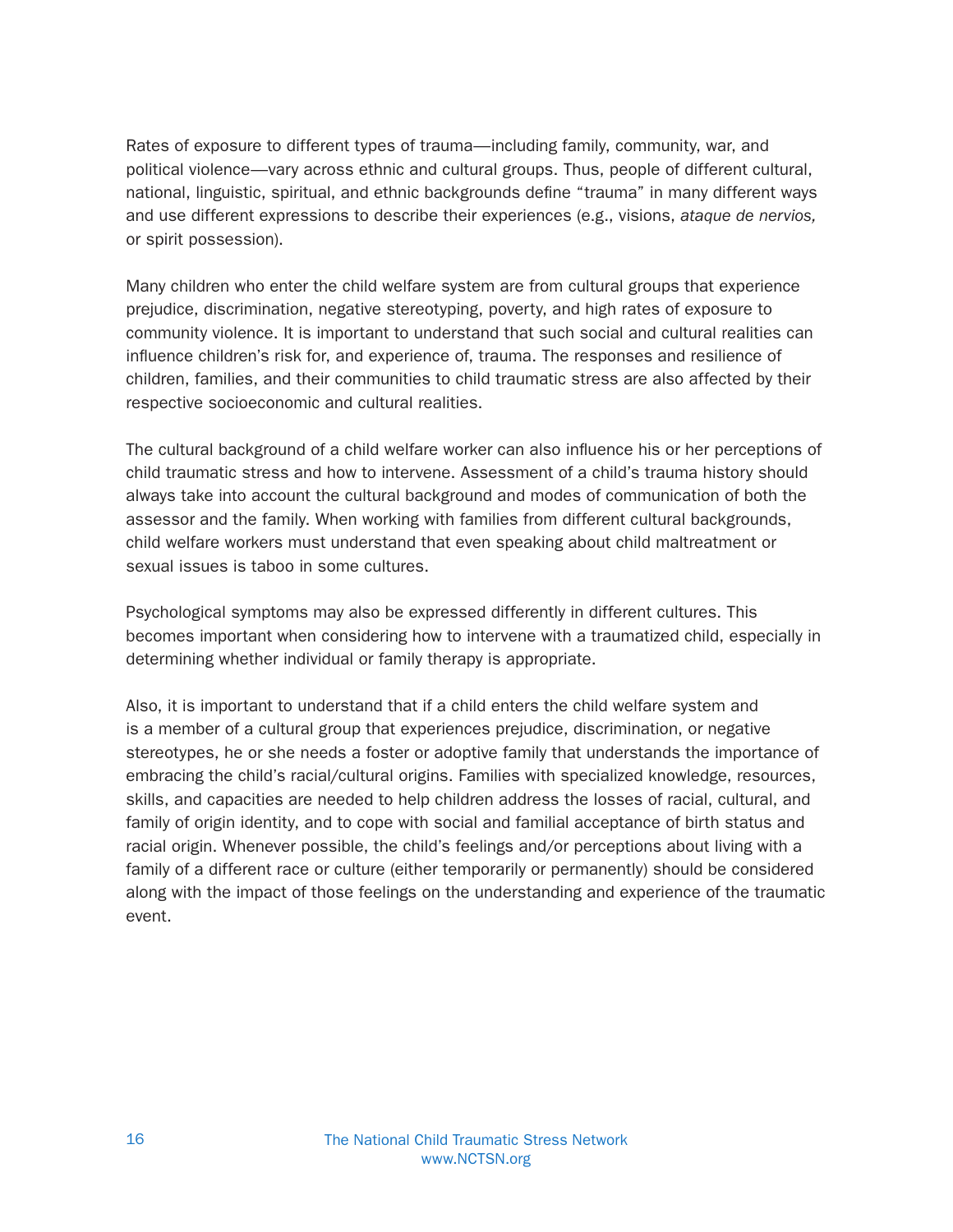#### Signs and Symptoms of Child Traumatic Stress by Developmental Stage

#### Young children

In response to trauma, young children may become passive, quiet, and easily alarmed. They can become more generally fearful, especially in regard to separations and new situations. In circumstances of abuse by a parent or caretaker, the young child may act confused as to where to find protection and what constitutes threat. A child may react to very general reminders, like the sounds of another child crying. The effects of fear can quickly get in the way of recent learning. For example, a child may start wetting the bed again or go back to baby talk following a traumatic event or traumatic reminder. The preschool child may have very strong startle reactions, night terrors, and aggressive outbursts.

#### School-age children

The responses of school-age children include their experiencing a wider range of unwanted and intrusive thoughts and images. School-age children think about frightening moments that occurred during their traumatic experiences. They also go over in their minds what could have stopped the event from happening and what could have made it turn out differently. They can have thoughts of revenge that they cannot resolve. School-age children respond to very concrete reminders (e.g., someone with the same hairstyle as an abuser, or the monkey bars on a playground where a child got shot), and are likely to develop intense, specific new fears that link back to the original danger. They can easily have "fears of recurrence" that result in their avoiding even enjoyable activities they would like to do. More than any other group, school-age children may shift between shy or withdrawn behavior and unusually aggressive behavior. Normal sleep patterns can be disturbed, and their lack of restful sleep can interfere with daytime concentration and attention.

#### **Adolescents**

Adolescents are particularly challenged by their traumatic stress reactions. They may interpret their reactions as childish or as signs of "going crazy," being weak, or being different from everyone else. They may be embarrassed by bouts of fear and exaggerated physical responses. They may believe that they are unique in their pain and suffering, resulting in a sense of personal isolation. Adolescents are also very sensitive to the failure of family, school, or community to protect them or to carry out justice. After a traumatic event, they may turn even more to peers to evaluate risks and to support and protect them. Adolescent behavior in response to traumatic reminders can go to either of two extremes: reckless behavior that endangers themselves (such as self-cutting) and others, or extreme avoidant behavior that can derail their adolescent years. Adolescents may attempt to avoid overwhelming emotions and physical responses through the use of alcohol and drugs. Latenight studying, television watching, and partying can mask an underlying sleep disturbance.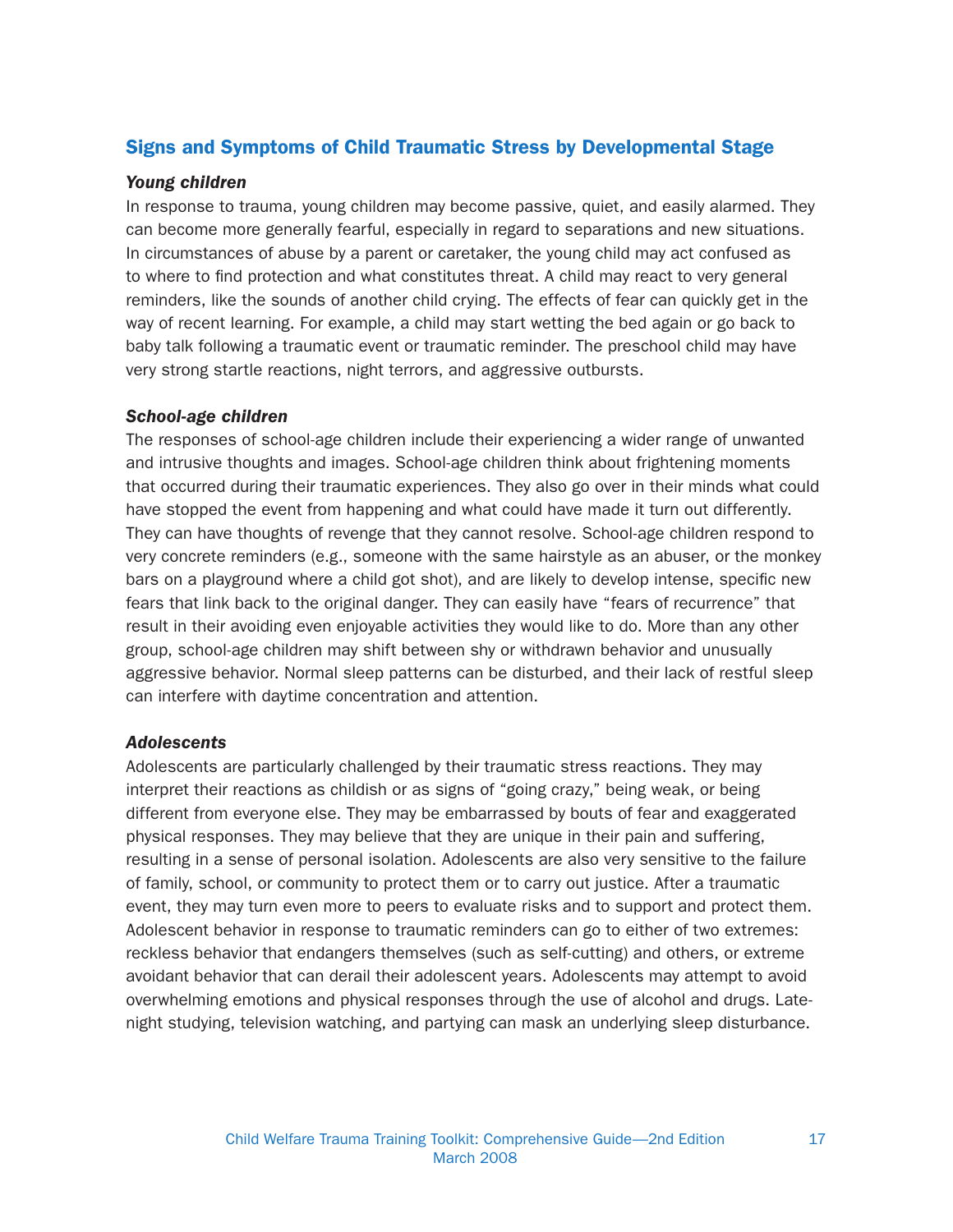#### Implications for Child Welfare Practice

Child welfare system interventions intended to protect children have the potential to either exacerbate or decrease the impact of previous traumatic experiences. Traumatized children are extremely vulnerable to stress, and some lack the ability to cope with even minor everyday changes and stressors. In fact, many traumatized children have unexpected and exaggerated responses even when simply being told "no." Yet children in the child welfare system must not only face everyday minor stressors but also endure a wide range of ongoing and frequently significant stressors, such as:

- $\blacksquare$  Separation from caregiver(s) and/or siblings
- **N** Visitations
- $\blacksquare$  Prolonged periods of instability
- $\blacksquare$  New and changing environments
- $\blacksquare$  Loss of friends
- System-related events, including forensic interviews and court testimony

The Northwest Foster Alumni Study (Pecora et al., 2003) found that child welfare agencies can help prevent child trauma and other negative mental health outcomes for foster children by improving placement stability, by shortening the length of stay in care, and by reducing the number of placement moves a child experiences each year.

Developing trust with children through listening, frequent contacts, and honesty can mitigate previous traumatic stress for children. On the other hand, repeated interviewing of traumatized children, especially about experiences of sexual abuse, and unfulfilled professional promises are likely to increase traumatization (Henry, 1997). As the child goes through the child welfare system, the child welfare worker has a unique opportunity to help serve as a protective and stress-reducing buffer for the child.

Traumatized children may also have social resources and coping abilities that can help to reduce the negative impact of traumatic events. Such protective factors include:

- Caregiver and social support
- Community involvement
- $\blacksquare$  Others' belief in and validation of the child's experience
- **N** Positive attachments and connections to emotionally supportive adults
- $\blacksquare$  Positive relationships with peers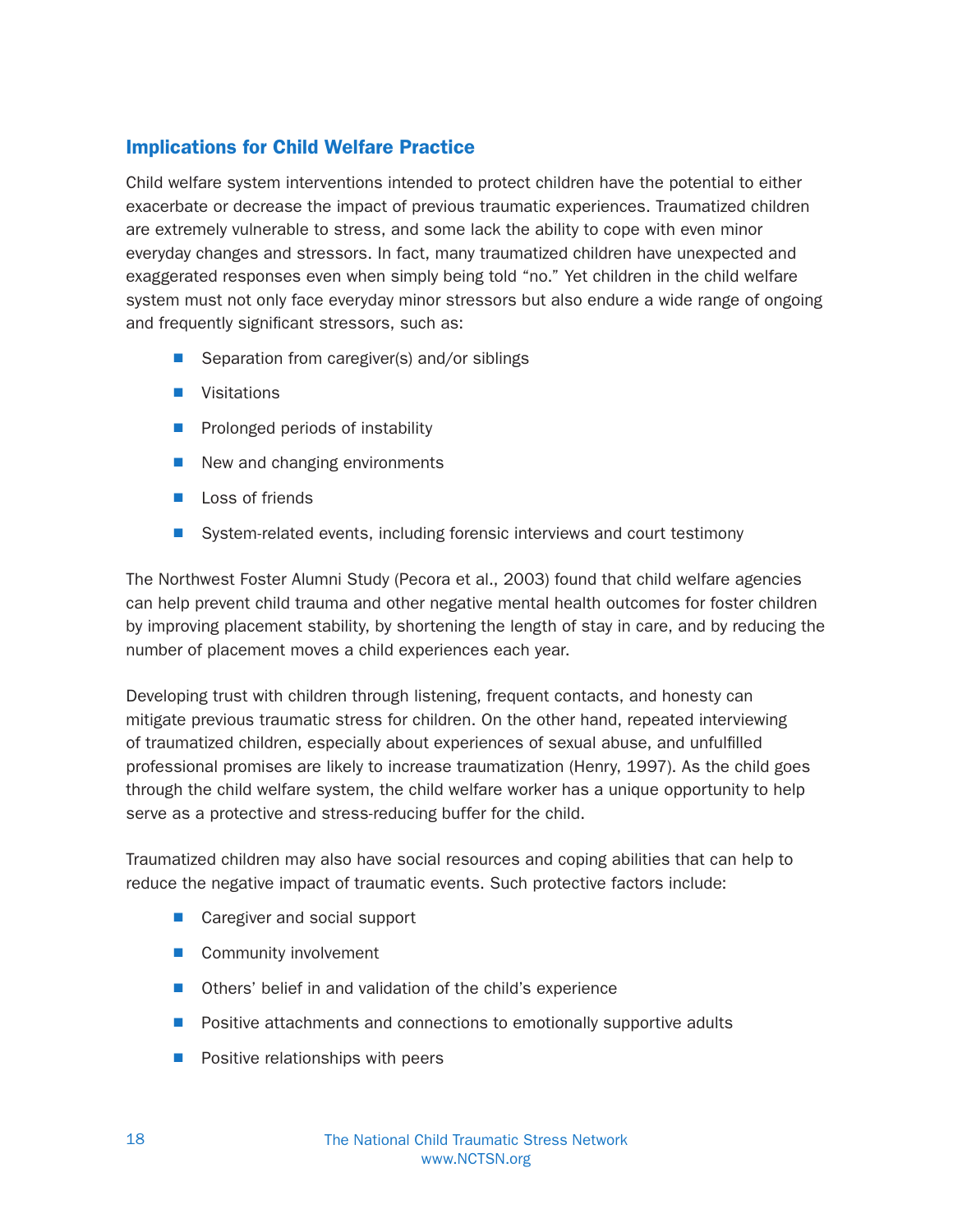- $\Box$  Cognitive and emotional self-regulatory abilities
- **Positive beliefs about oneself**
- Positive disposition or temperament
- Blaming external factors, instead of internal factors or oneself, for problems
- $\blacksquare$  Special talents and creativity
- $\blacksquare$  Spiritual/religious beliefs
- $\blacksquare$  Intelligence

When dealing with children who have experienced trauma, the trauma-informed child welfare worker understands the impact of trauma on a child's behavior, development, relationships, and survival strategies and can integrate that understanding into planning for the child and family. The trauma-informed child welfare worker also understands his or her role in responding to child traumatic stress.

#### What can a child welfare worker do?

- **Recognize the signs and symptoms of child traumatic stress, and how they vary** in different age groups.
- Recognize that children's "bad" behavior is sometimes an adaptation to trauma.
- Understand the impact of trauma on different developmental domains—for example, that trauma can influence how children think and can even increase physical health problems.
- **n** Appreciate the impact of cultural issues on how trauma is experienced and on the child's and family's response.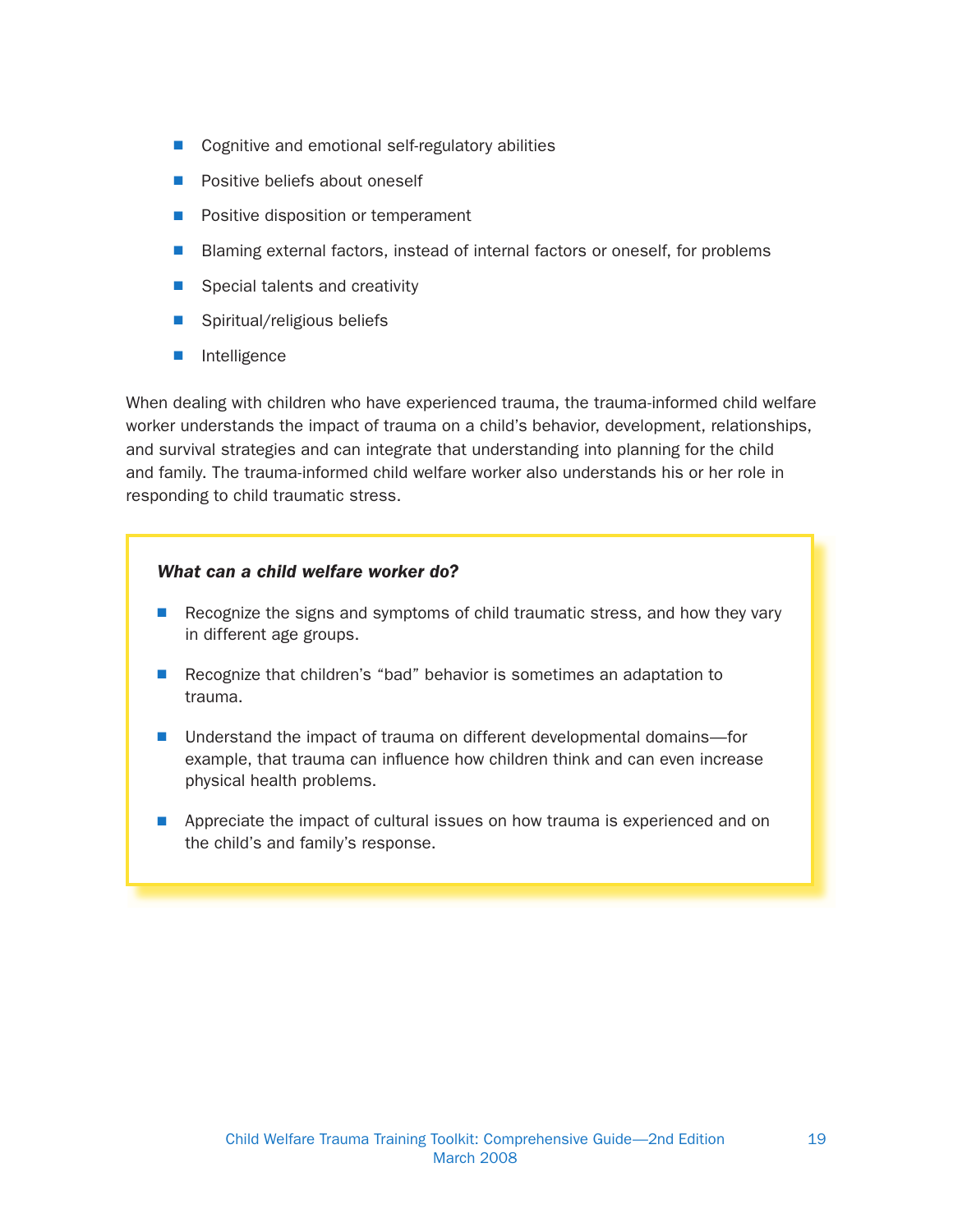## The Essential Elements of Trauma-Informed Child Welfare Practice

#### **Introduction**

Child welfare is charged with integrating multiple systems in the child's life in order to create consistency. The Essential Elements described here provide a framework for trauma-informed child welfare practices that address the needs of children who have been maltreated and traumatized. While certain Essential Elements may be addressed by professionals in other systems, such as mental health or schools, it is the child welfare worker who coordinates with other systems to ensure that these elements are present.

These Essential Elements are the province of all professionals who work in and with the child welfare system. They span investigation, service provision and coordination, court decision-making, and permanency. Implementation of each Essential Element must take into consideration the child's developmental level and reflect sensitivity to the child's family, culture, and language.

The Essential Elements are consistent with "best practice" in child welfare, and some mirror well-established child welfare priorities such as maximizing safety. The Essential Elements do not require more time from child welfare workers, but rather a redirection of their time. For each element, three types of potential strategies are identified:

- Child Welfare Tools: Tools and strategies available as part of standard child welfare practice
- **Resources and Supports:** Additional resources available through referral or consultation with others
- **Practical Assistance:** Intervention strategies that can be employed to provide immediate and practical support to children and families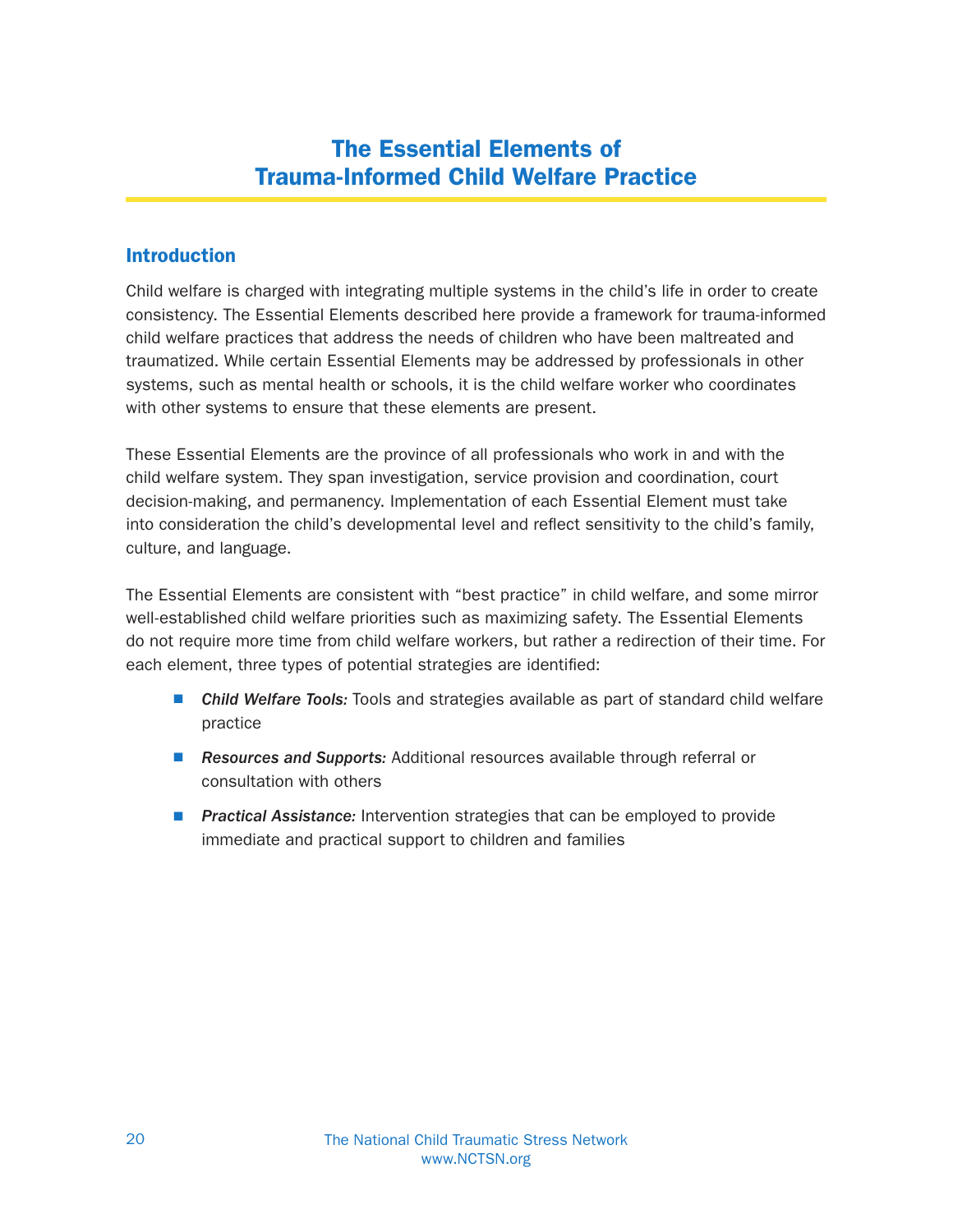#### The Essential Elements of Trauma-Informed Child Welfare Practice

- 1. Maximize the child's sense of safety.
- 2. Assist children in reducing overwhelming emotion.
- 3. Help children make new meaning of their trauma history and current experiences.
- 4. Address the impact of trauma and subsequent changes in the child's behavior, development, and relationships.
- 5. Coordinate services with other agencies.
- 6. Utilize comprehensive assessment of the child's trauma experiences and their impact on the child's development and behavior to guide services.
- 7. Support and promote positive and stable relationships in the life of the child.
- 8. Provide support and guidance to the child's family and caregivers.
- 9. Manage professional and personal stress.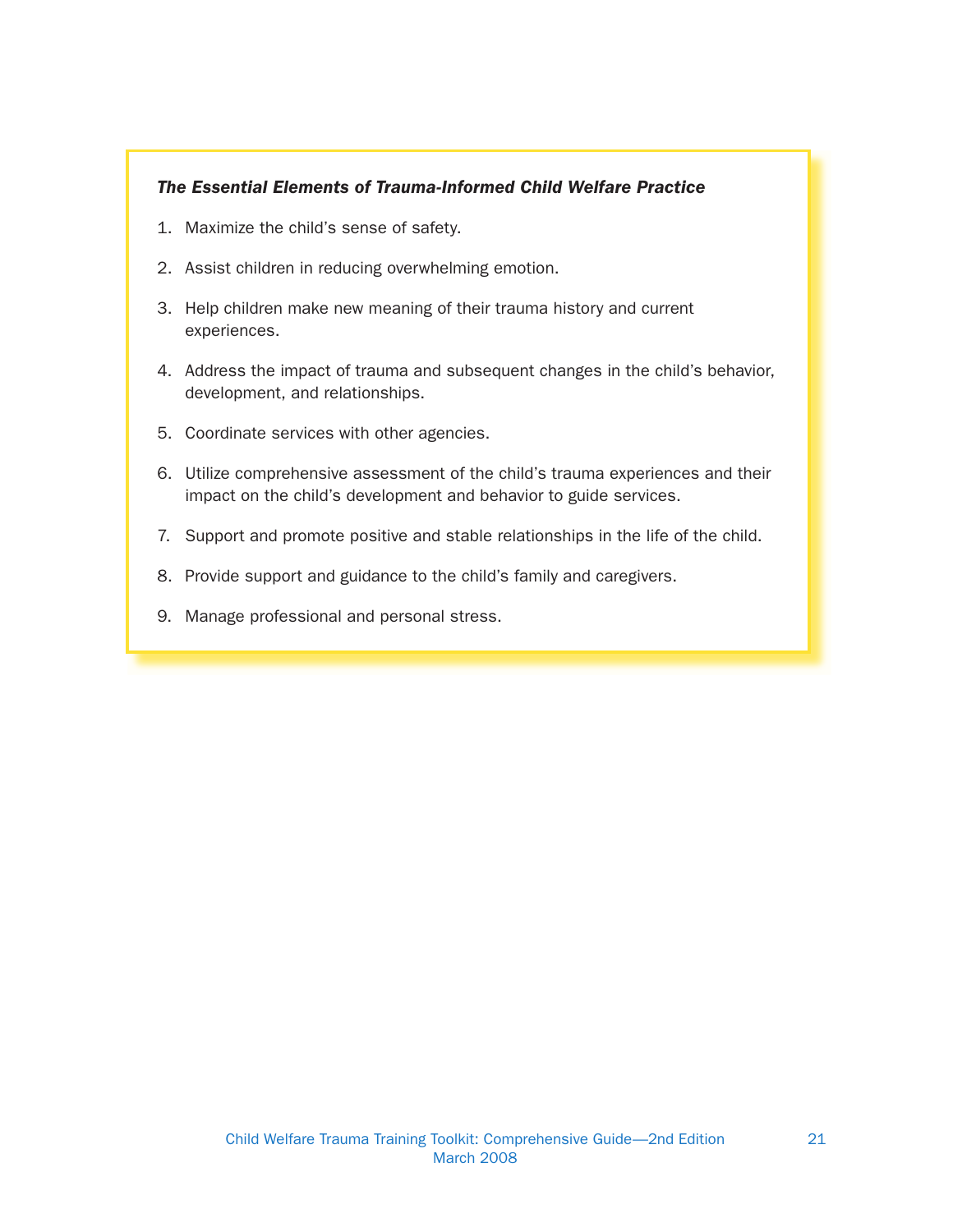

#### Why it's essential

Traumatic stress overwhelms a child's sense of safety and can lead to a variety of survival strategies for coping. After traumatic events are over, a child may continue to experience insecurity, both physically and emotionally. A sense of safety is critical for physical and emotional growth and functioning, appetite, digestion, and sleep. Both physical and psychological safety are important, at home and within service settings. If children or their caregivers are still living in an unsafe setting, this needs to be addressed immediately. Workers also need to provide a psychologically safe setting for children and families while inquiring about emotionally painful and difficult experiences and symptoms. Workers must explain clearly the limits of confidentiality and how certain information must be shared with other appropriate authorities.

#### What you can do

#### Child Welfare Tools

- **N** Assess the child's perception of risk and develop a plan to ensure physical safety.
- $\blacksquare$  Develop safety plan contracts with parents.
- **E** Establish protection orders (e.g., restraining order, personal protection order) to protect children from witnessing or experiencing violence and/or abuse.
- $\blacksquare$  Recommend out-of-home placement if necessary to establish safety.
- $\blacksquare$  Recommend placement in a therapeutic setting if necessary.

#### Resources and Supports

- $\blacksquare$  Refer child for pediatric assessment with primary health provider.
- $\blacksquare$  Refer family for parenting skills training or family therapy.

#### Practical Assistance

- $\blacksquare$  Provide support and comfort—an "island of safety"—for the child.
- $\blacksquare$  Listen to the child's worries and reassure with realistic information.
- $\blacksquare$  Reestablish the child's sense that adults will be protective.
- $\blacksquare$  Give repeated concrete clarifications about how the child will be kept safe.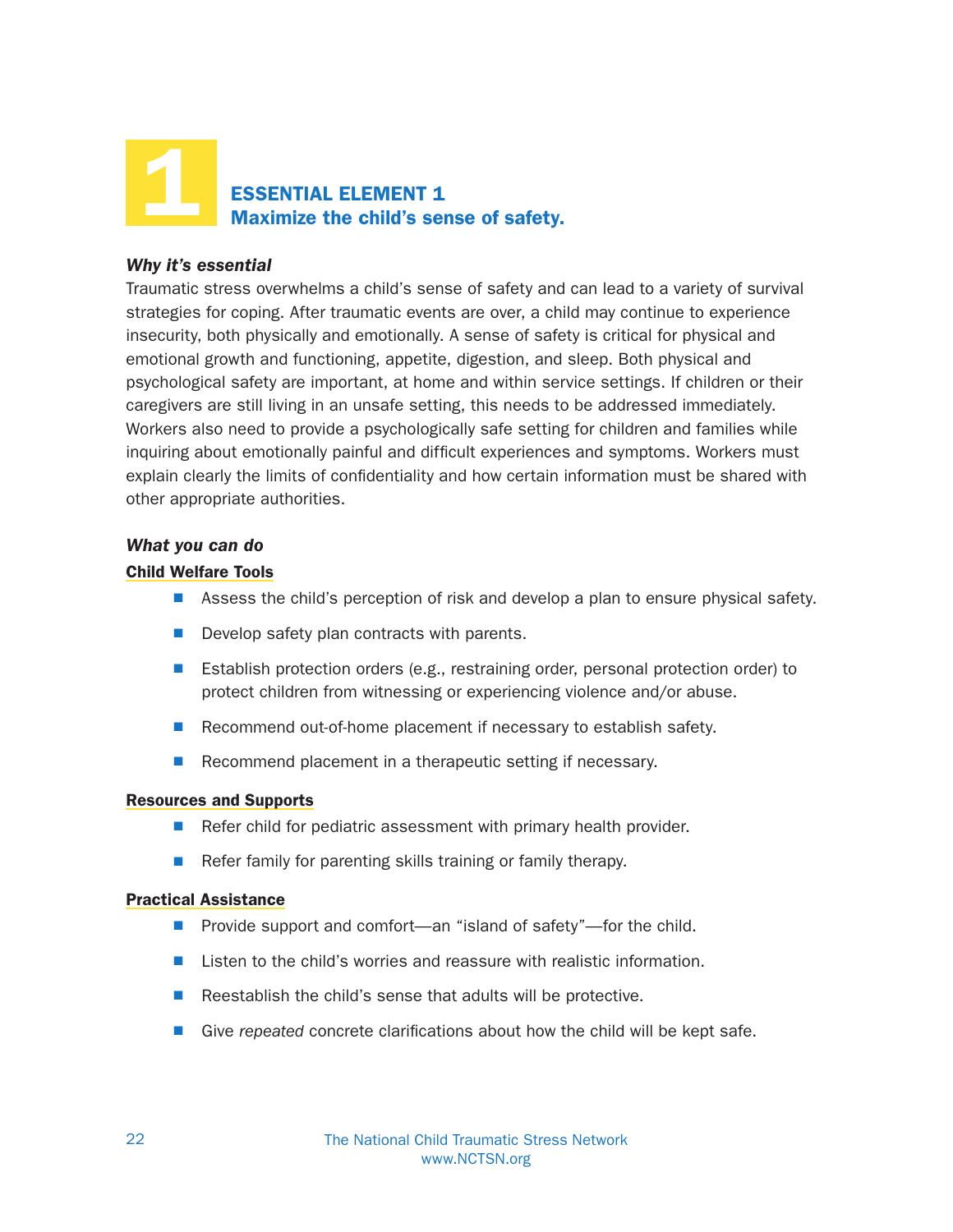- $\blacksquare$  Give repeated clarifications about the processes and systems that are in place for a child's safety.
- $\blacksquare$  Avoid exposing the child and family to inaccurate or potentially re-traumatizing information.
- Describe in advance to the child and caregivers how the child will interact with child placement and/or legal systems.
- Describe the child welfare worker's role as a guide and a buffer for the child as he or she enters new situations.

# 2

## ESSENTIAL ELEMENT 2 Assist children in reducing overwhelming emotion.

#### Why it's essential

Trauma can result in such intense fear, anger, shame, and helplessness that the child feels overwhelmed by his or her emotions. This overwhelming emotion may delay the development of age-appropriate self-regulation. Emotions experienced prior to language development may be very real for the child but difficult to express or communicate verbally. Trauma may be "stored" in the body in the form of physical tension or health complaints.

#### What you can do

#### Child Welfare Tools

- $\blacksquare$  Continually monitor the child's perception of risk.
- Share the child's traumatic experiences and anticipated responses as appropriate with foster placement providers.
- Seek level of placement appropriate to child's level of distress and risk.

#### Resources and Supports

- **Notai** Refer to psychotherapy to help the child manage overwhelming emotions and build competencies and strengths.
- Refer child to appropriate skill-building groups (e.g., anger management, selfregulation) if available.
- Request medication assessment and/or psychiatric evaluation.
- **N** Recommend parenting skills training to strengthen caregivers' ability to handle children's emotions.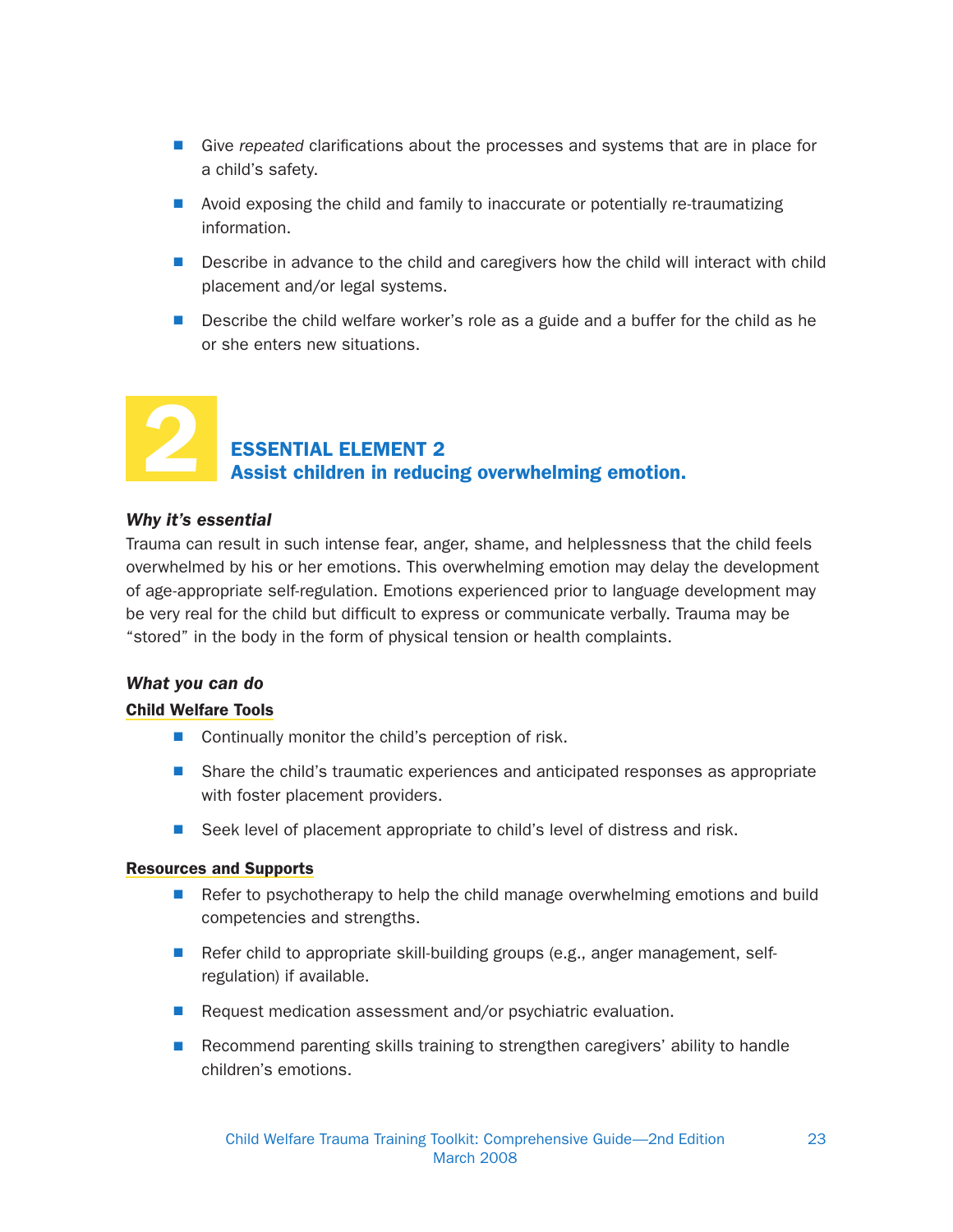#### Practical Assistance

- $\blacksquare$  Help the child identify and label his or her emotions.
- Let the child know that his or her emotions are normal and understandable.
- $\blacksquare$  Help children avoid reminders that can result in overwhelming emotions. With older children, help them understand the links between trauma reminders and the overwhelming emotions they may experience.
- **Provide basic information to children and caregivers on ways of coping with strong** emotions, such as relaxation and physical exercise.
- **Empower caregivers by supporting their capacity to calm and reassure children.**



#### ESSENTIAL ELEMENT 3

Help children make new meaning of their trauma history and current experiences.

#### Why it's essential

Child trauma can result in serious misunderstandings about safety, personal responsibility, and self-concept. It can disorganize and distort the connections between thoughts, feelings, and behaviors, and can disrupt the encoding and processing of memory. Traumatic experiences may be difficult for children to communicate, thereby undermining their confidence and the social support they might receive from others. School-age and older children need to do more than just recall or repetitively replay trauma details; they need help developing a coherent understanding of their traumatic experience. The child needs to feel safe enough to face emotional experiences, begin to make sense out of what happened to him/her, and express this to others.

#### What you can do

#### Child Welfare Tools

- $\blacksquare$  Clarify with caregivers the child maltreatment issues that brought the child welfare and/or legal systems into their lives.
- Listen to and acknowledge the child's traumatic experience.
- Gather a good trauma history from the parents and the child.
- Support the child in the development of a Life Book (i.e., a book of stories and memories about the child's life).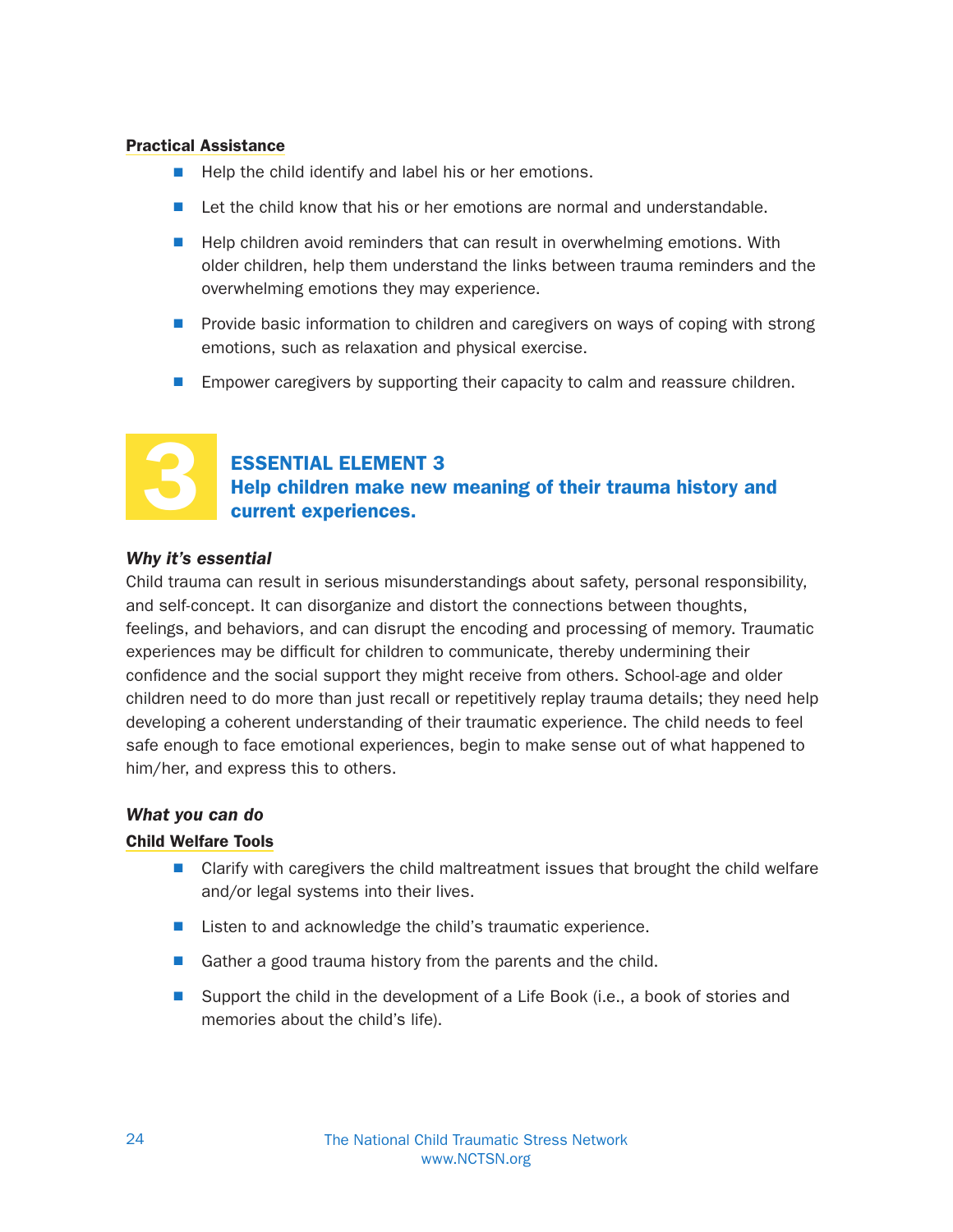#### Resources and Supports

- $\blacksquare$  Refer the child to trauma-specific mental health services.
- **N** Recommend trauma-focused therapies for the child and family that are evidencebased.
- **Require that mental health providers include current caregivers in treatment** and educate them about the impact of trauma on child behaviors and behavior management.
- Consider therapy with a "trauma narrative" component for school-aged children and adolescents.
- $\blacksquare$  Provide the therapist with a complete trauma history.

#### Practical Assistance

- Actively listen to the child's expression of his/her "story."
- $\blacksquare$  As appropriate, provide the child with information about events that led to child welfare involvement in order to help the child correct distortions and reduce selfblame.



#### ESSENTIAL ELEMENT 4 Address the impact of trauma and subsequent changes in the child's behavior, development, and relationships.

#### Why it's essential

Traumatic events can affect many aspects of the child's life beyond the initial trauma response and may create new or secondary problems. These effects may be adaptive in the short term but can, in the long term, become counterproductive and interfere with a child's recovery. These effects can include difficulties in school and relationships, or health-related problems (e.g., weight gain) and substance abuse. Other consequences of trauma—or secondary adversities—can also include changes in the family system precipitated by a traumatic event. It may be important to address these issues along with, or before, traumafocused treatment. Problems in these areas may be so extreme, pronounced, or troublesome that they mask other underlying traumatic stress symptoms.

#### What you can do

#### Child Welfare Tools

 $\blacksquare$  Provide leadership to the team of care providers working with the child and family to provide integrated, trauma-informed care.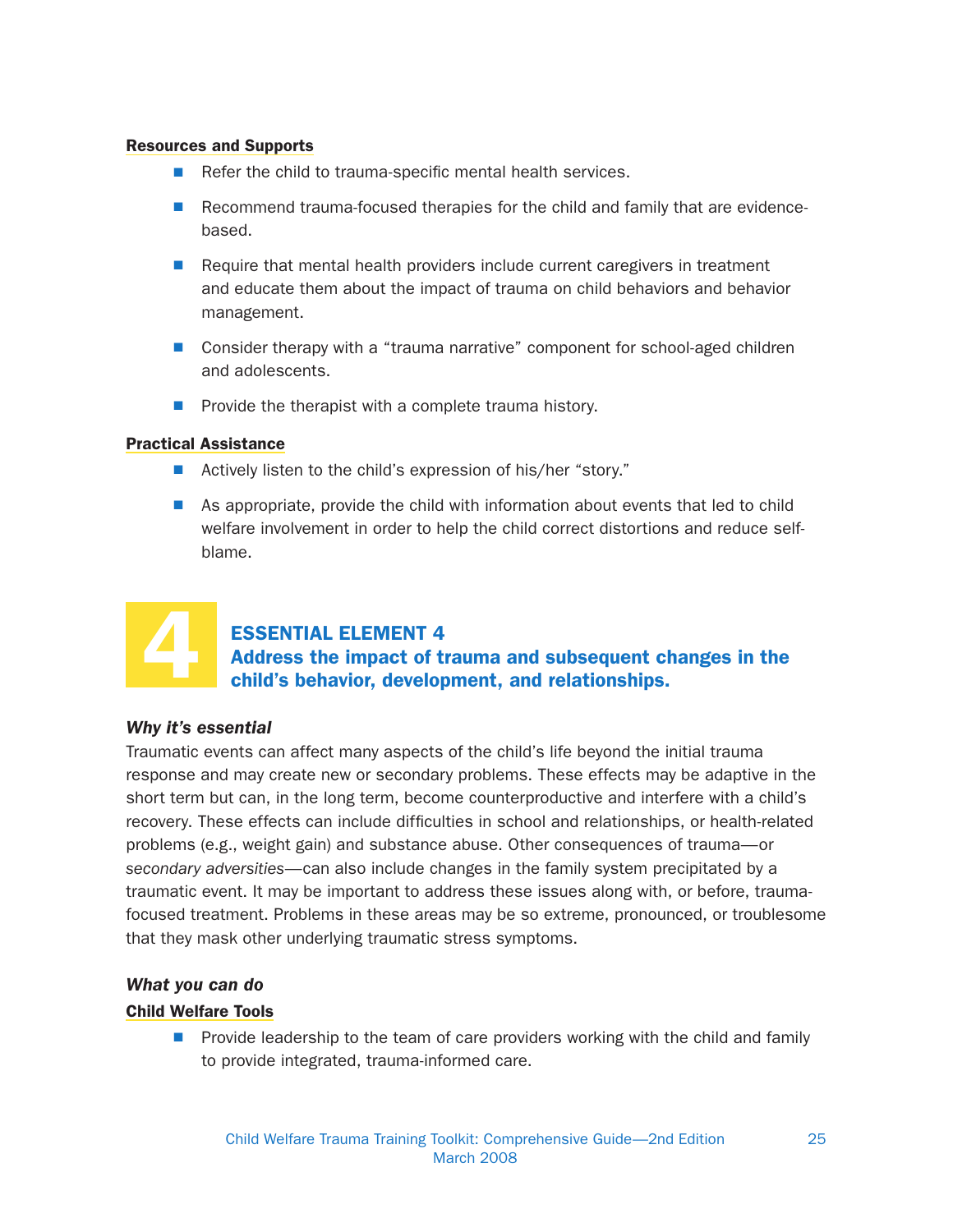■ Help caregivers and other professionals involved with the child to understand the trauma issues that may be underlying more visible behavior problems.

#### Resources and Supports

- $\blacksquare$  Refer for more comprehensive assessment if needed.
- Consider intensive behavioral intervention such as Parent-Child Interaction Therapy (PCIT) or Child-Parent Psychotherapy (CPP).
- Partner with parents and caregivers to quickly address consequences of trauma/ secondary adversities that may interfere with or undermine trauma recovery.
- Refer to health, mental health, and education providers to respond to the secondary effects of trauma.

#### Practical Assistance

- Remind caregivers and other care providers that visible behavior problems can be a symptom of trauma rather than a sign of "bad" character. This does not relieve children from responsibility for their behavior but may support more constructive choices.
- $\blacksquare$  Offer alternative coping strategies that are more adaptive.
- Encourage the child and family to work with other providers to address the secondary impact of trauma on behavior, development, and relationships.



### ESSENTIAL ELEMENT 5 Coordinate services with other agencies.

#### Why it's essential

Traumatized children and their families are often involved with multiple service systems including law enforcement, child welfare, the courts, schools, primary care, and mental health. Service providers working with traumatized children should endeavor to develop common protocols and frameworks for documenting trauma history, exchanging information, coordinating assessments, and planning and delivering care. In contrast to a fragmented approach, cross-system coordination views the child as a whole person. When different systems have many different and potentially competing priorities, there is risk that children and their families will receive mixed or confusing messages—or simply fall through the cracks.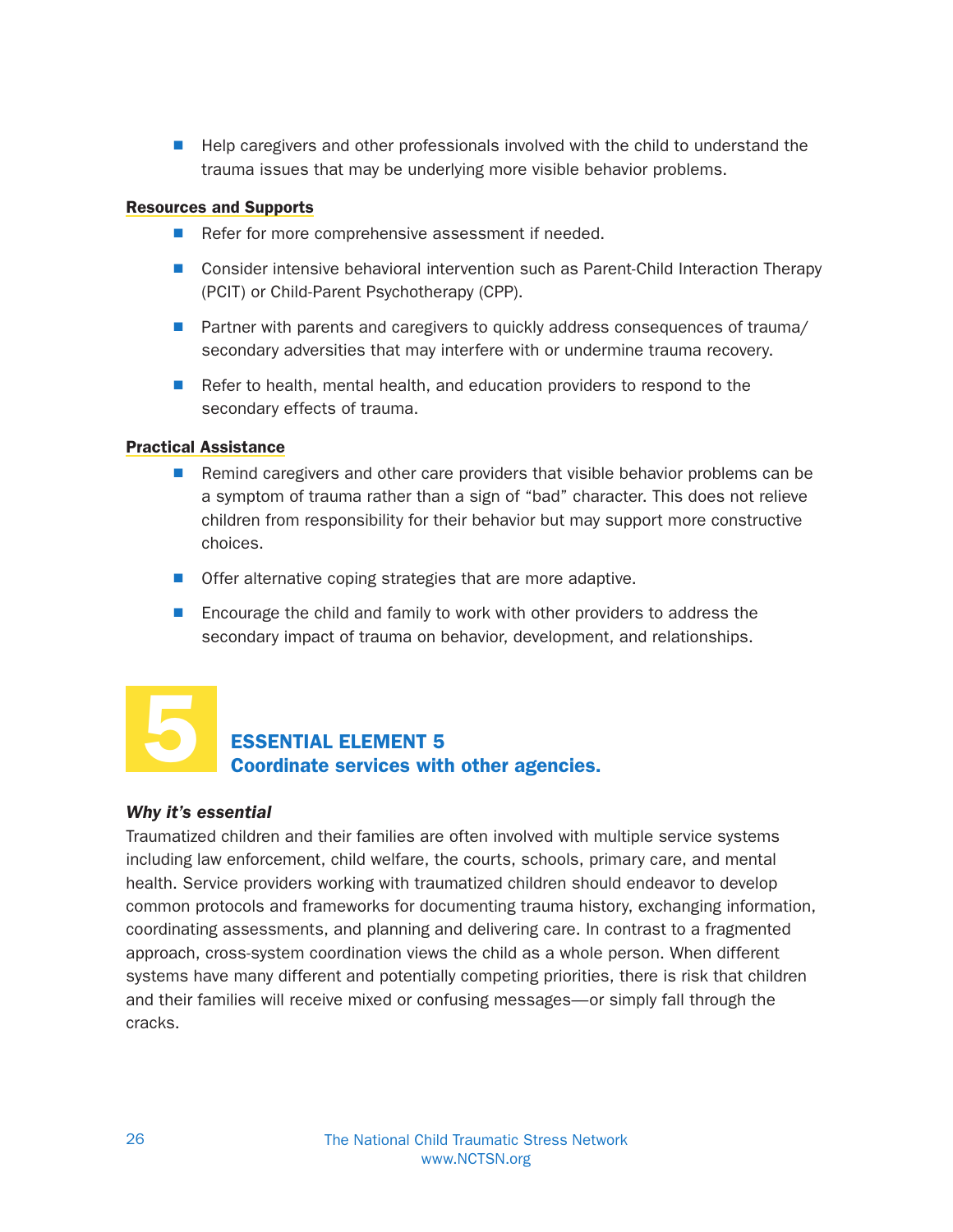#### What you can do

#### Child Welfare Tools

- Establish interagency coordination agreements.
- Establish and work with interagency, multidisciplinary teams.

#### Resources and Supports

- Develop relationships with health and mental health providers and enlist them as trauma-informed team members in care plans for children and families.
- $\blacksquare$  Communicate frequently with team members.

#### Practical Assistance

- Develop a trauma-informed "common language" and shared framework regarding child traumatic stress.
- $\blacksquare$  Promote continuity in helping relationships for the child and family.



#### ESSENTIAL ELEMENT 6

Utilize comprehensive assessment of the child's trauma experiences and their impact on the child's development and behavior to guide services.

#### Why it's essential

Millions of children experience some sort of trauma every year. Short-term effects might include behavioral difficulties or emotional and health problems. Long-term effects might include depression, anxiety disorders, PTSD, delinquency, substance abuse, and relationship problems. Trauma-specific standardized clinical measures identify the types and severity of symptoms the child is experiencing. A thorough assessment identifies potential risk behaviors (i.e., danger to self, danger to others) and aims to determine interventions that will ultimately reduce risk. Assessment also tells us why a child may be reacting in a particular way and the behavior's connection to his/her experiences of trauma. Proper assessment provides a basis for the development of treatment goals with measurable objectives designed to reduce the negative effects of trauma.

#### What you can do

#### Child Welfare Tools

 $\blacksquare$  Be aware of the child's full trauma history (e.g., child abuse, automobile accidents, exposure to family or community violence, painful medical procedures, or other types of traumatic experiences) and trauma reminders.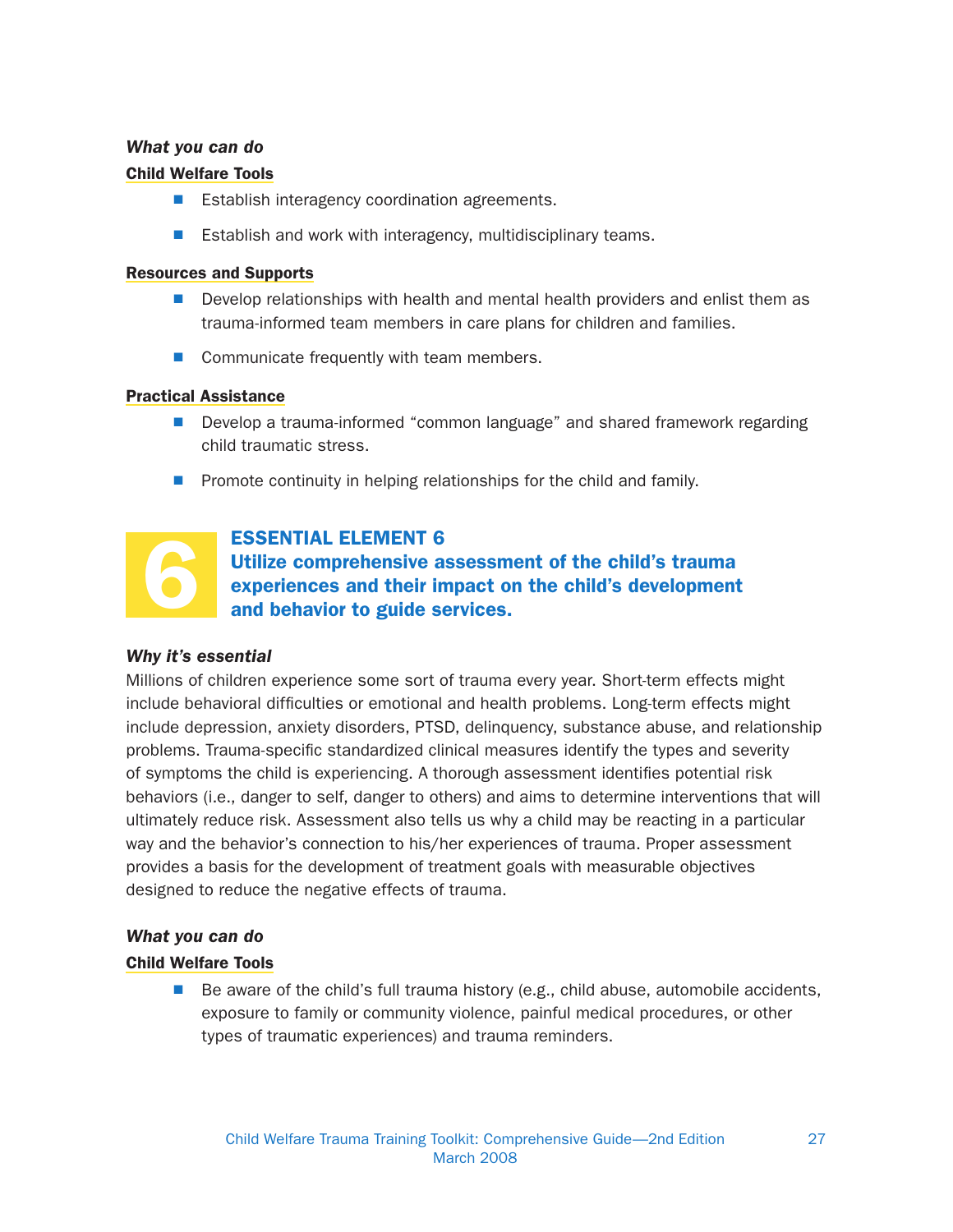- Share important elements of the child's trauma history and reminders with the child's caregiver and therapist.
- Utilize other available resources to gain a full picture of a child's experiences and trauma symptoms. If necessary, review the child's records, conduct collateral interviews with other individuals in the child's life, and, when appropriate, interview the child.
- Utilize tools such as the Child Welfare Trauma Referral Tool (Taylor, Steinberg & Wilson, 2006) to determine if the child needs a referral to trauma-specific mental health treatment.

#### Resources and Supports

- $\blacksquare$  Refer the child to a trauma-informed mental health provider who is knowledgeable about assessment instruments appropriate for assessing trauma (see last section, "Putting It Together: Working with Providers Who Deliver Trauma-Informed Care").
- $\blacksquare$  Interview therapists or agencies to determine which ones have the best preparation to deliver therapy to traumatized children.
- $\blacksquare$  Request assessments regarding the child's progress in therapy and trauma-related symptoms on a periodic basis, such as every three months.

#### Practical Assistance

- Identify immediate needs and concerns.
- Gather enough additional information so that you can tailor and prioritize your interventions for specific individuals and their identified needs and concerns.
- $\blacksquare$  Identify available social support within the community, including friends and family as well as community agencies with experience treating trauma.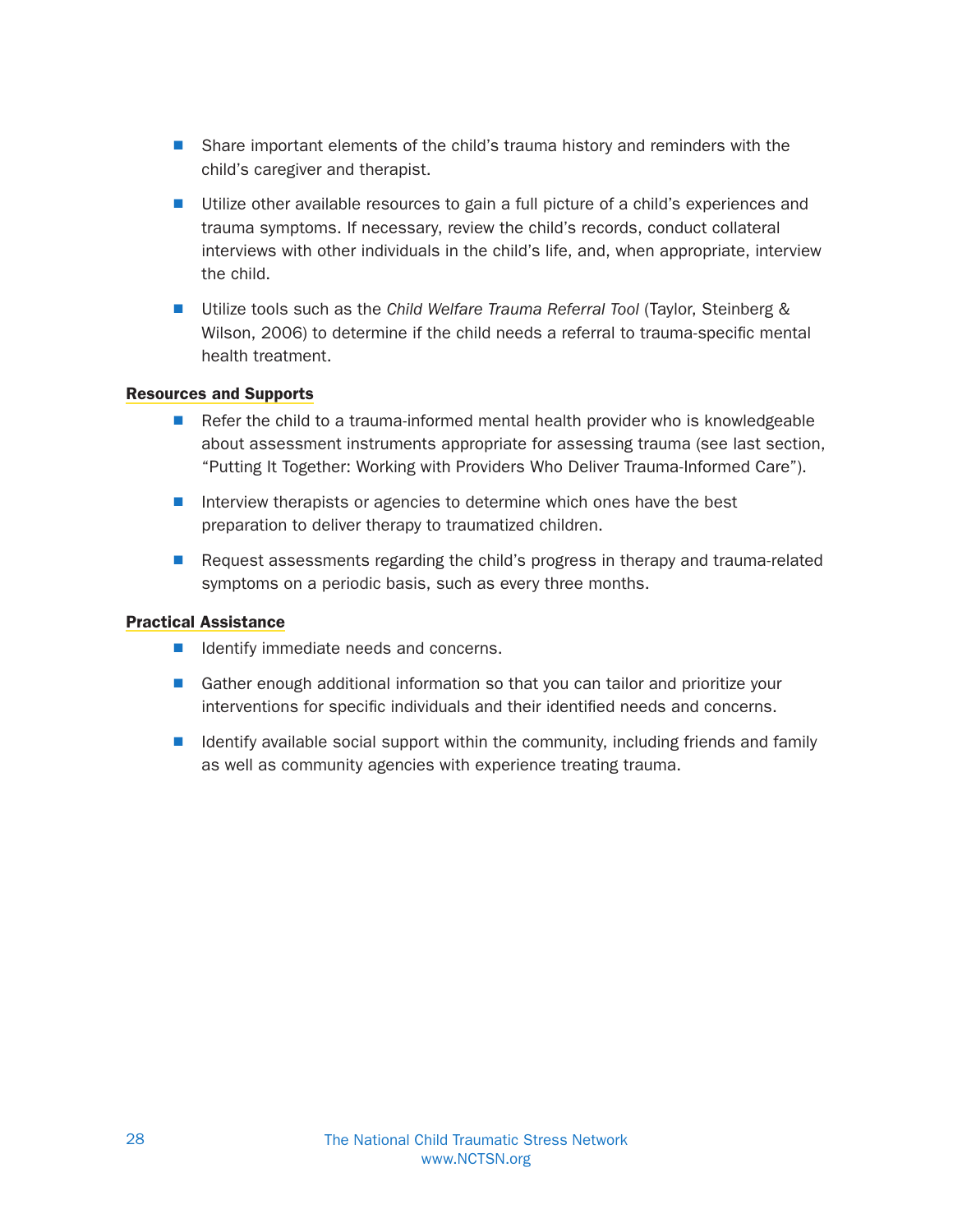

ESSENTIAL ELEMENT 7 Support and promote positive and stable relationships in the life of the child.

#### Why it's essential

Children form and maintain relationships to important figures in their lives through bonding and attachment. Being separated from an attachment figure, particularly under traumatic and uncertain circumstances, can be very stressful for a child. Within the child welfare system, the risk of separation from parents, siblings, and other important figures in a child's life is common (i.e., removal from home, multiple foster home placements, changes in school and/or community). Establishing permanency for children in the child welfare system is critical if children are to form and maintain positive attachments. Child welfare workers can play a huge role in encouraging and promoting the positive relationships in a child's life and minimizing the extent to which these relationships are disrupted by constant changes in placement. If a parent or caregiver is not available following a traumatic event, it is important for child welfare workers to understand that it may be necessary to engage other familiar and positive figures, such as teachers, neighbors, siblings, and/or relatives, to help provide comfort and consistency for the child. Depending on the age of a child, friends may also play an important role in supporting a child who has been exposed to trauma. Promoting these positive relationships is a child welfare best practice and is also critical to a child's sense of safety and well-being, particularly during a stressful time.

#### What you can do

#### Child Welfare Tools

- $\blacksquare$  If a child must be removed from the family either temporarily or permanently, try to place him or her with a family member or someone the child knows.
- $\blacksquare$  In an effort to promote permanency, try to limit the number of placements a child must make (i.e., foster homes) as well as other changes (e.g., community, school).
- If removal is necessary, try to maintain existing positive relationships in the child's life (e.g., teachers, friends, siblings).
- $\blacksquare$  Understand the child welfare worker's role as a potential attachment figure and if possible, try to minimize changes in caseworkers.

#### Resources and Supports

- $\blacksquare$  Identify and promote positive adult relationships in the life of the child.
- $\blacksquare$  Promote positive sibling relationships in the life of the child.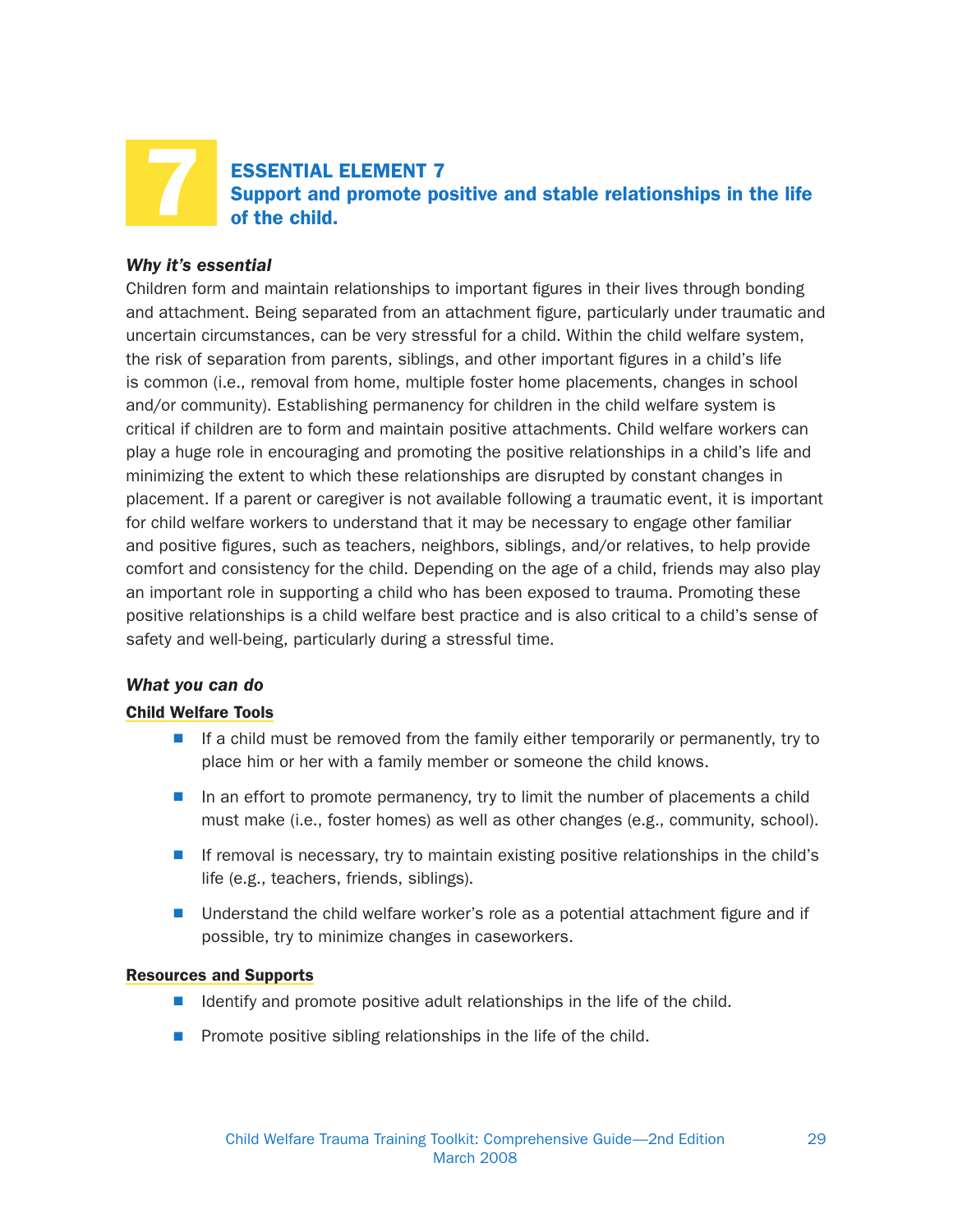- **E** Ensure consistent contact with supportive adults, especially when a parent or caregiver is not available.
- **Encourage familiar and supportive adults to provide respite care for the child.**
- $\blacksquare$  Identify and encourage both new and existing positive friendships, especially for older children (e.g., childhood friends, mentors, a "Big Brother" or "Big Sister").
- **E** Encourage and support the child in his or her attempts to preserve memories of important relationships and connections (e.g., photos, Life Book, etc.).

#### Practical Assistance

- **n** Encourage contact with teachers, close friends, mental health professionals, and other supportive individuals in the child's life.
- $\blacksquare$  Include a child's teacher, important family friend, religious/spiritual counselor, mental health counselor, etc., in discussions about what will be best for the child.
- Don't make promises you can't keep to the child (i.e., do not promise a child that he or she will be placed with a sibling or will be going back home when the situation is uncertain).
- $\blacksquare$  Be careful when making statements of judgment, understanding that children may have mixed feelings and strong loyalties toward an offending parent or caregiver.
- Communicate with caregivers and other professionals about what to expect and what is "normal" for children who have gone through similar experiences.
- Help foster parents develop a trauma framework to better understand the child's needs and reactions and to increase the likelihood of successful placement.
- Be aware of the child's stress responses and seek to understand trauma reminders to better inform decisions about placement, visitation, and permanency.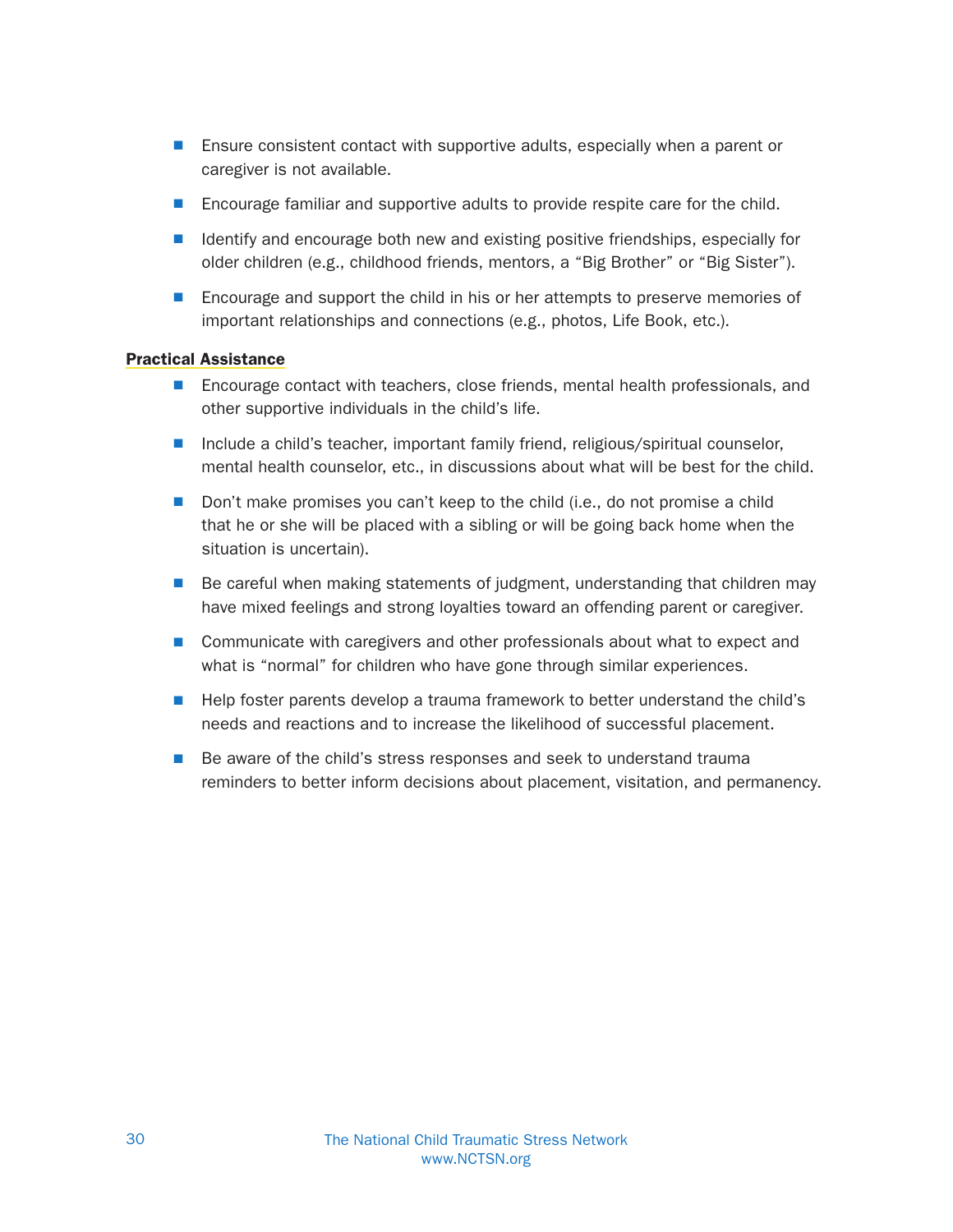## ESSENTIAL ELEMENT 8 Provide support and guidance to the child's family and caregivers. 8

#### Why it's essential

Children experience their world in the context of family relationships. Parents, kin, and other caregivers are the full-time and long-term supports for their children, and they will typically be involved in the child's life longer than will the child welfare or mental health professional. In many cases, the family system is experiencing traumatic stress along with the child. Promoting resilience and improving coping skills among family members helps them to deal with traumatic events and also prepares them for future challenges. Finally, family members are critical participants in service planning and delivery within systems of care.

Resource families have some of the most challenging and emotionally draining roles in the entire child welfare system. They must be prepared to welcome a new child into their home at any hour of the day or night, manage a wide array of emotions and behaviors, and cope with agency regulations, policies, and paperwork. They are also expected to provide mentoring support and aid to birth families while at the same time attaching to the children and youth in their care. They must prepare simultaneously for the child's reunification with his/her family or for the possibility of making a lifelong commitment to the child through adoption or legal custodianship.

Relatives caring for children and youth face many of the same challenges that other resource parents face and several that are unique. Unlike foster families who are not related to the young people they care for, relatives may not have been seeking this role at this time in their lives. However, they have stepped up to the challenge in order to be there in a time of need or crisis in their family. Thus, they are often dealing with their own conflicting emotions and experiences of trauma and crisis. Meeting the needs of the children they love, responding to the requirements of the agency and courts, and sorting out their own feelings about the children's parents and the situation that brought them to their home can be overwhelming at times.

#### What you can do

#### Child Welfare Tools

- $\blacksquare$  Address concrete needs in the family.
- Assess and integrate extended family, church, and community supports into a service plan for the family when appropriate.
- $\blacksquare$  Utilize community-based family preservation services if available and appropriate.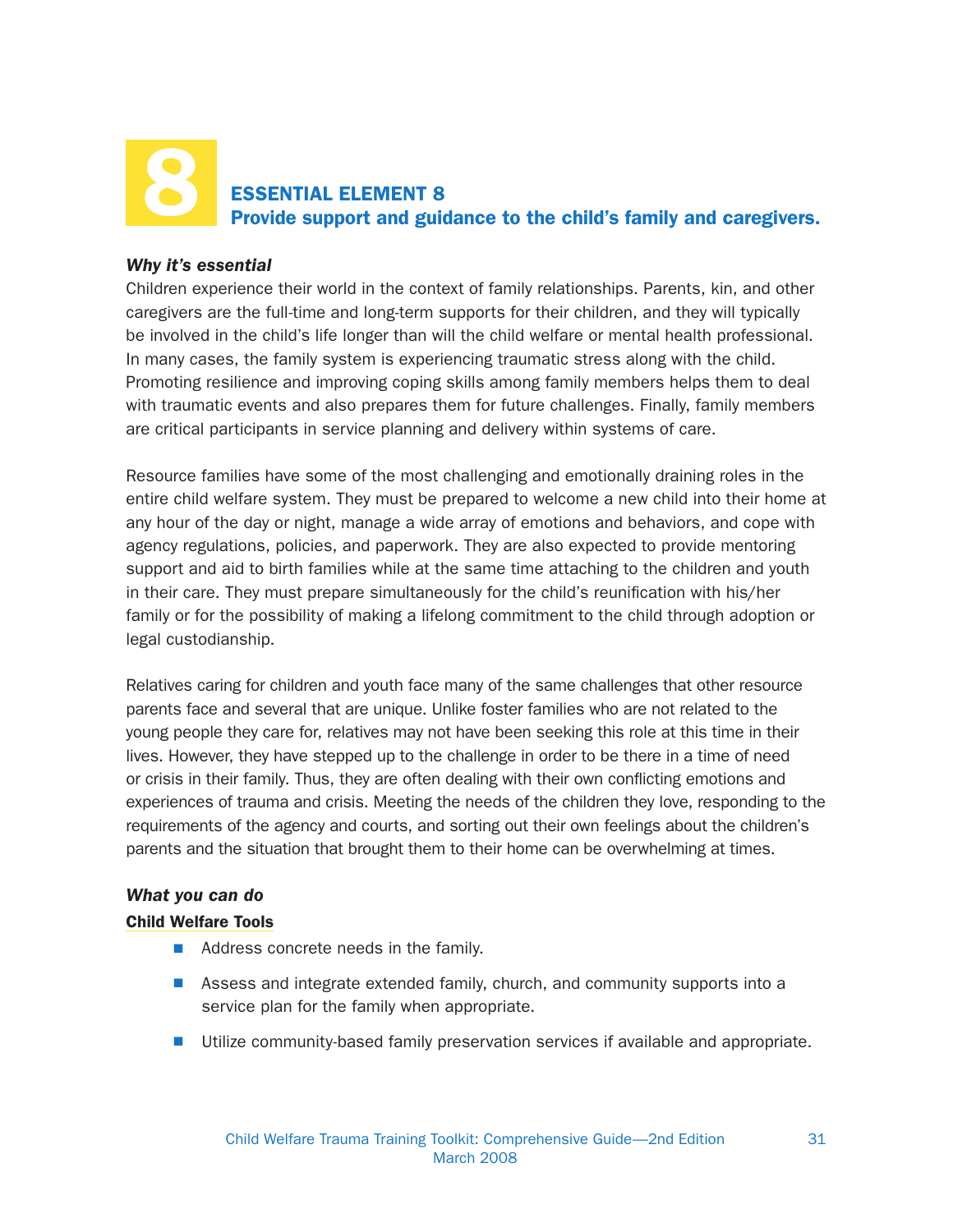- Help the family follow through in setting appointments and obtaining needed services, as appropriate.
- $\blacksquare$  Provide the family with relevant information, in advance, about how the child will interact with the placement and legal systems.

#### Resources and Supports

- $\blacksquare$  Refer the family for mental health services, substance abuse treatment, and parenting skills training as needed.
- $\blacksquare$  Make referrals sequentially so the family can access services as they are ready to receive them.

#### Practical Assistance

- $\blacksquare$  Empower families to set goals for themselves.
- Connect families to other families for mutual support.
- $\blacksquare$  Help identify and build on existing supportive structures:
	- Give foster parents and caregivers information about a child's trauma history, enabling them to anticipate trauma reminders for the child and to advocate for appropriate services.
	- Increase the availability of respite services for foster and adoptive parents and provide timely intervention to prevent placement breakdown.
	- Provide training and regular support meetings to foster parents and other caregivers of traumatized children that emphasize the child's ability to recover and heal.
- **N** Assist parents and caregivers who have secondary adversities and traumatic experiences of their own. Studies indicate that parents who cope well with adversities and their own reactions to trauma are better able to care for their children and can also assist with their children's coping strategies.
- $\blacksquare$  Recognize the influence of a family's culture and incorporate culturally sensitive practices into the services offered to the family.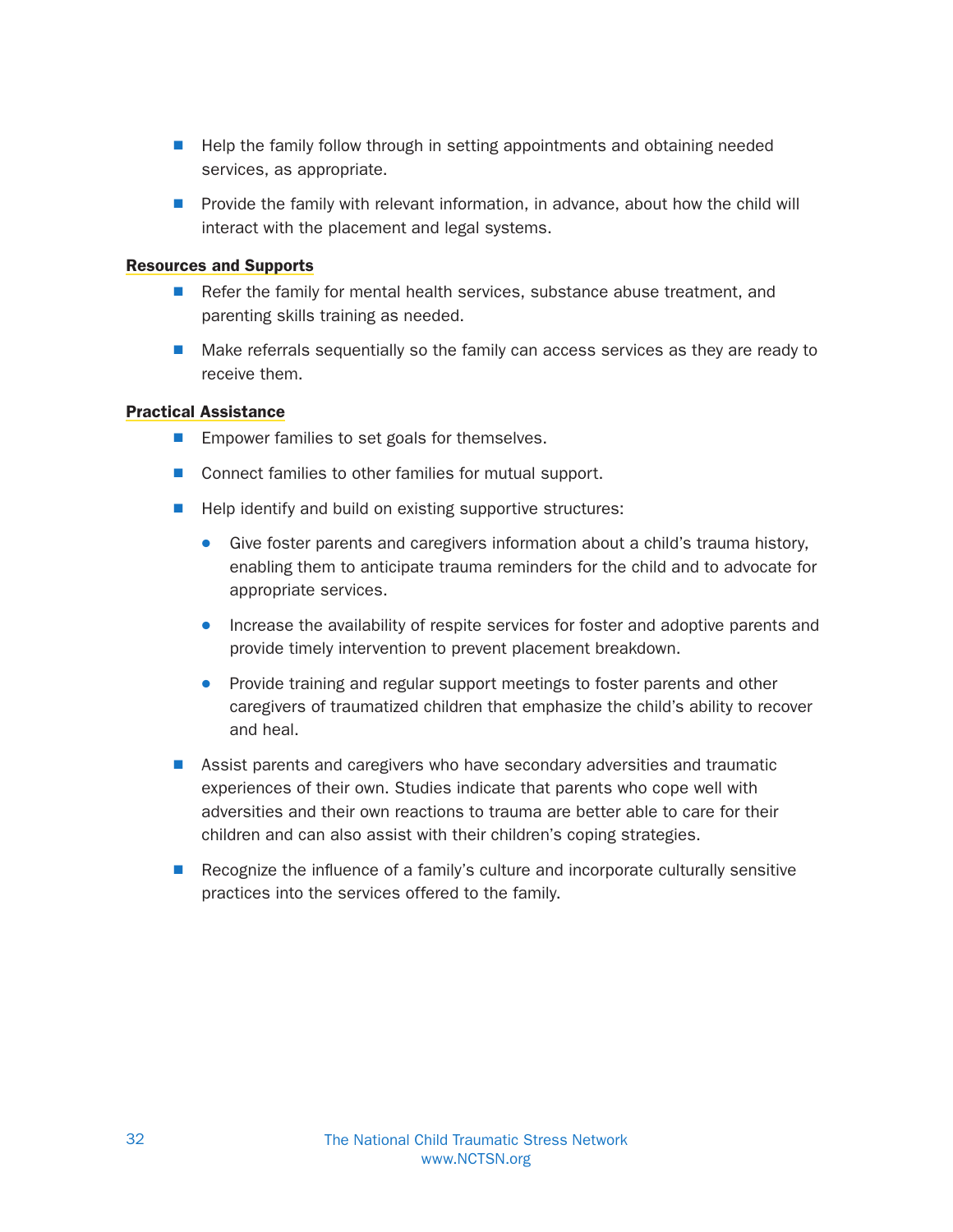## ESSENTIAL ELEMENT 9 Manage professional and personal stress. 9

#### Why it's essential

Child welfare is a high-risk profession, and child welfare workers are confronted every day both directly and indirectly—with danger and trauma. Threats may come in from violent or angry family members. On top of this, hearing about the victimization and abuse of children can be very disturbing for the empathetic child welfare worker and can result in feelings of helplessness, anger, and hopelessness. Those who are parents themselves or who have their own histories of childhood trauma might be at particular risk for the negative effects of secondary traumatic stress. Some professionals struggle with maintaining appropriate boundaries and with a sense of overwhelming personal responsibility. These challenges can be intensified in resource-strapped agencies where there is little professional or personal support available. It is critical to address professional or personal stress because, if left unaddressed, it can result in burnout and undermine work performance, to the detriment of the children and families served. Signs of burnout might include avoidance of certain clients, missed appointments, tardiness, and lack of motivation.

Awareness and a plan that provides positive coping strategies are critical to preventing the potential risk of secondary traumatic stress to staff and to program success.

Child welfare workers must have a thorough understanding of the impact of trauma on the child victims and families served. They also need to have an understanding of the impact this trauma may have on them. Staff can be stressed by hearing detailed reports of trauma from children on a daily basis and from having to deal with the powerful emotional responses and the impact of abuse and violence on children. Dealing with a community system with limited resources that is not always responsive to the needs of these children can also be stressful to staff. The trauma suffered by these children can result in serious and chronic emotional and behavioral problems. Feeling frustrated when trying to deal with a complicated, often insensitive, system and experiencing the sense of "helplessness" when trying to heal these children make staff vulnerable to developing their own emotional and physical problems (Perry, 2003).

There have been multiple terms used to designate exposure to the trauma experienced in one's role as a helper. Four terms are most common: countertransference, compassion fatigue, vicarious traumatization, and secondary traumatic stress. All of these terms describe the risk that exposure to trauma has for staff and the therapeutic process. Just as with the children themselves, staff members who work with victims are at risk of experiencing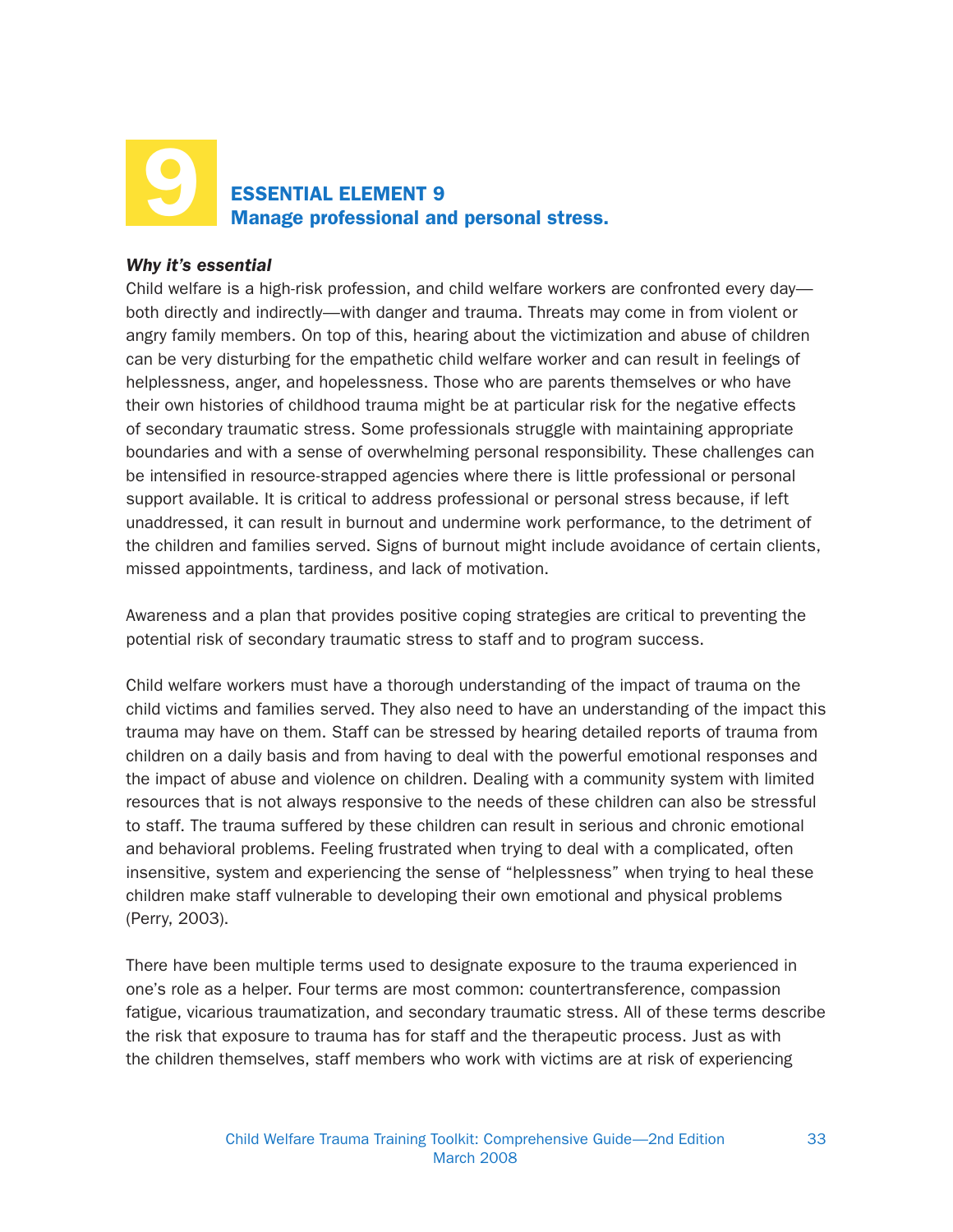alterations in their thinking about their world, in their feelings, in their relationships, and in their lives.

#### What you can do

#### Child Welfare Tools

- $\blacksquare$  Work with teams within the child welfare agency and within the provider community.
- Request and expect regular supervision and supportive consultation.
- $\blacksquare$  Utilize peer support.
- $\blacksquare$  Provide regular safety training for all workers.
- Balance workers' caseloads so they are not dealing only with traumatized children and their families.
- $\blacksquare$  Provide sufficient release time and safe physical space for workers.
- $\blacksquare$  Provide training on secondary trauma for all staff.

#### Resources and Supports

- Seek continuing education on the effects of trauma on child welfare professionals.
- Utilize agency resources such as Employee Assistance Programs for intermittent support if needed.
- Cultivate a workplace culture that normalizes (and does not stigmatize) getting help for mental health difficulties.
- Consider therapy for unresolved trauma that the child welfare work may be activating.

#### Practical Assistance

- Set realistic goals and expectations.
- **P** Practice stress management through meditation, prayer, conscious relaxation, deep breathing, and exercise.
- $\blacksquare$  Develop a written plan focused on work-life balance.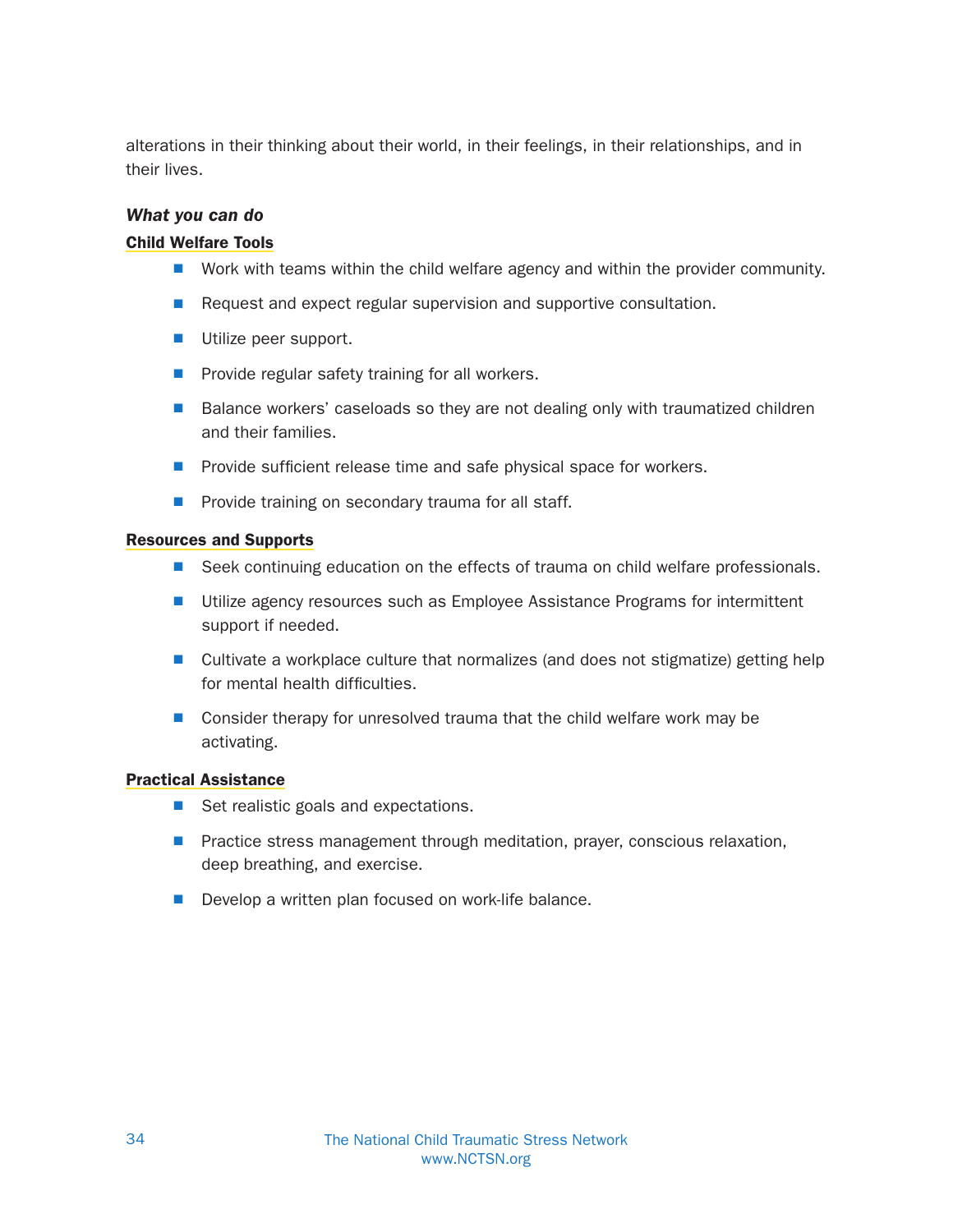## Putting It Together: Working with Providers Who Deliver Trauma-Informed Care

While there is no one treatment intervention that is appropriate for all children who have experienced trauma, there is a set of evidence-supported interventions that are appropriate for many children and that share many common elements of "trauma-informed therapy." Unfortunately, many therapists treating traumatized children lack the awareness and training necessary to deliver these research-proven interventions. When a choice exists, the child welfare worker would be well advised to select the therapist who is most familiar with the available evidence and has the best training to treat the child's symptoms.

#### The Importance of Trauma Assessment

Not all children who have experienced trauma need trauma-specific interventions. Some children have amazing natural resilience and are able to integrate the trauma experience with the help of their natural support systems such as parents, caregivers, teachers, and others. Unfortunately, many children in the child welfare system lack those natural helping systems and have often been exposed to multiple traumas resulting in very complex problems. Some may meet the clinical criteria for a diagnosis of PTSD. Many more will not reach the range and levels of symptoms required for a full PTSD diagnosis but will still have significant posttraumatic symptoms (e.g., intrusive thoughts about the event, hyperarousal to trauma reminders) that can have a dramatic adverse impact on their behavior, judgment, educational performance, and ability to connect with caregivers. For these reasons, the child welfare system needs resources in the community to conduct "trauma assessments" to help determine which interventions will prove most beneficial for specific children.

A trauma assessment typically involves a detailed social history. This includes a thorough trauma history that identifies all forms of traumatic events experienced directly or witnessed by the child. A full trauma history includes each child abuse incident, any automobile accidents, exposure to family or community violence, painful medical procedures, or other types of traumatic experiences. This history is supplemented with the use of trauma-specific standardized clinical measures to assist in identifying the types and severity of symptoms that the child is experiencing. Any therapist to whom the worker is contemplating making a referral for a trauma assessment should be familiar with some common measures used in assessing trauma symptoms, such as the University of California-Los Angeles PTSD Index for DSM-IV (Pynoos, et al., 1998) or the Trauma Symptom Checklist for Children (Briere, 1996).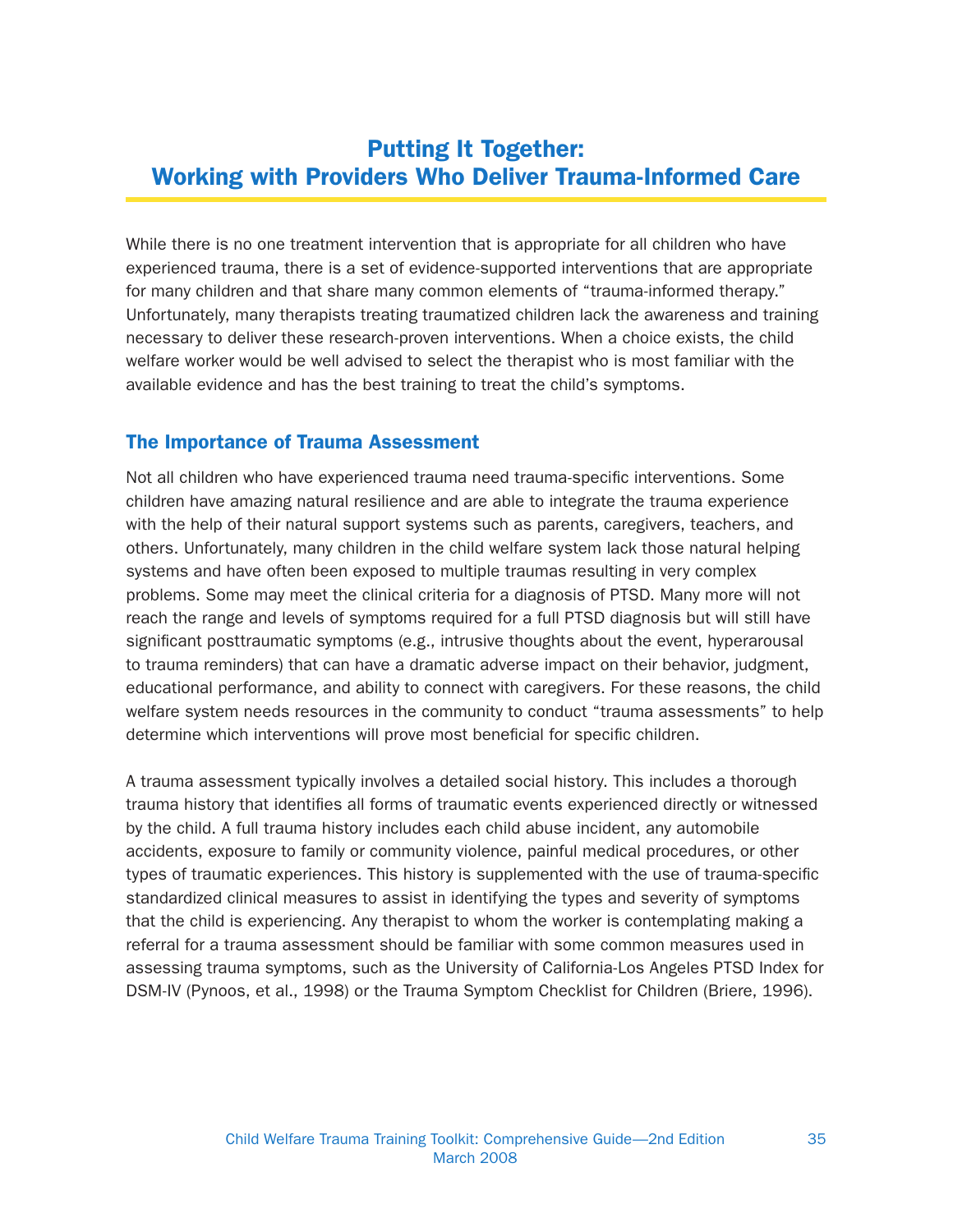#### Identifying Trauma-informed Providers

Many, if not most, therapists in the United States describe their approaches to treatment as "eclectic." Unfortunately, many therapists also lack specialized training in trauma and its treatment and may even be unfamiliar with the basic trauma literature.

The worker or supervisor should interview therapists or agencies to whom the child welfare agency makes referrals and assess which ones have the best preparation to deliver therapy to traumatized children in the care of the agency. In the interview, the worker can ask the following types of questions. The agency may also send a questionnaire based on these questions to all therapists/agencies who receive agency referrals.

1. Do you provide trauma-specific or trauma-informed therapy? If yes, how do you determine if the child needs a trauma-specific therapy?

Providers should describe an assessment process that involves obtaining a detailed social history, including all forms of trauma, as well as the use of a standardized, trauma-specific measure.

2. How familiar are you with the evidence-based treatment models designed and tested for treatment of child trauma-related symptoms?

Providers should mention specific interventions by name, such as Trauma-Focused Cognitive Behavioral Therapy (TF-CBT), Child-Parent Psychotherapy (CPP), Cognitive-Behavioral Intervention for Treatment in Schools (CBITS), or Parent-Child Interaction Therapy (PCIT). A listing of evidence-based and promising intervention models for child trauma appears on the web site of the National Child Traumatic Stress Network, at www.NCTSN.org. If providers cite treatment models with which you are unfamiliar, ask them for the research that supports their effectiveness.

3. How do you approach therapy with traumatized children and their families? Ask this question of both those who indicate that they use evidence-based models and of those who assert that they are otherwise qualified to treat child traumatic stress. Ask them to describe a typical course of therapy. What are the core components of their treatment approach?

Providers should describe approaches that incorporate some or all of the following elements:

**N** Building a strong therapeutic relationship. Like most forms of therapy, trauma treatment requires the skillful development of a clinical relationship with the child and caregivers.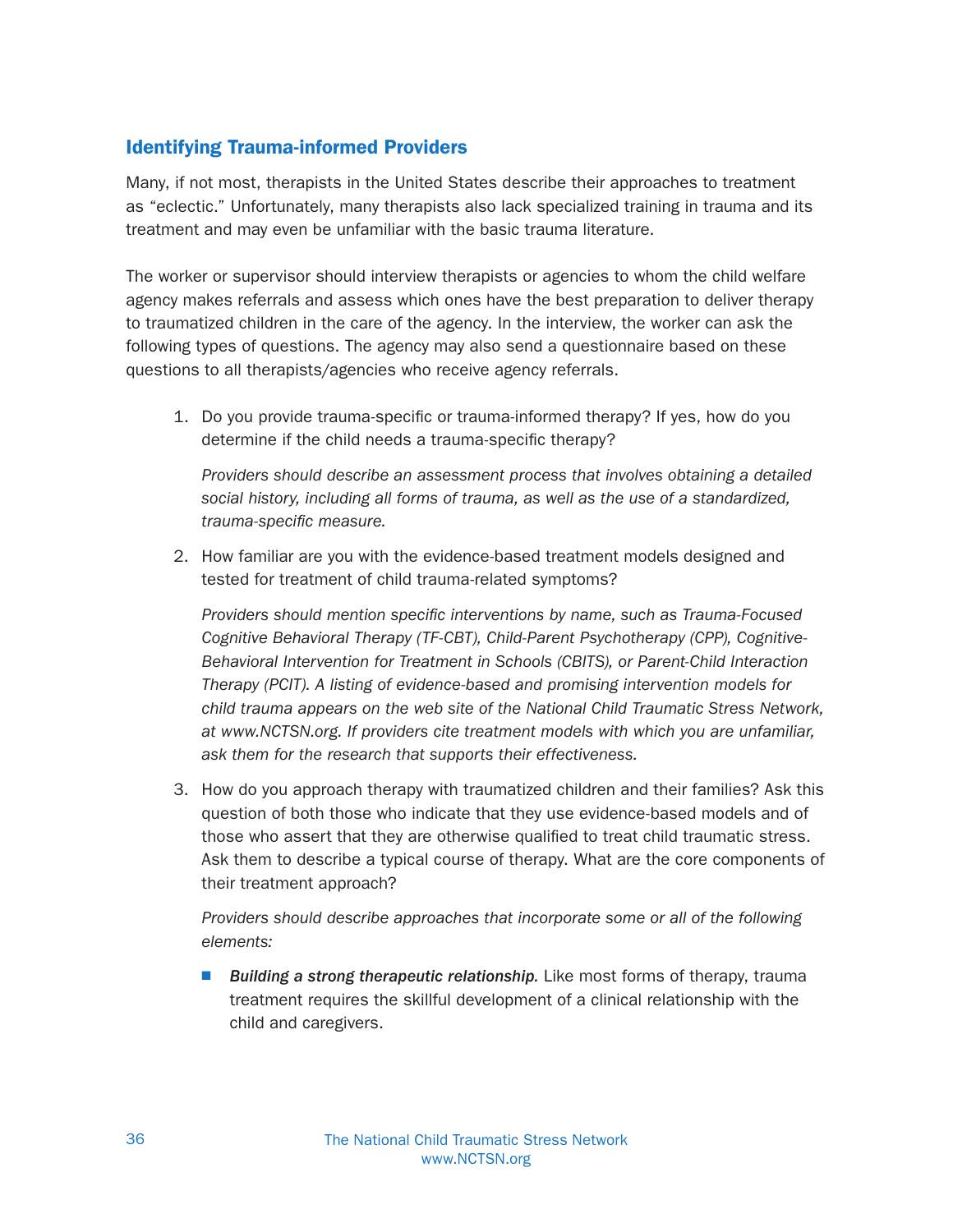- **N** Psycho-education about normal responses to trauma. Most trauma-informed therapy includes a component that helps the child and caregivers understand normal human reactions to trauma.
- **Parent support, conjoint therapy, or parent training.** Caregivers are typically powerful mediators of the child's treatment and recovery. Involving the parent, resource parent, or other caregiver is a vital element of trauma treatment. Some trauma-informed interventions include a parenting component to give the parent greater mastery of child management skills.
- **Emotional expression and regulation skills.** Helping the child to identify and express powerful emotions related to the trauma and to regulate or control their emotions and behavior is an important element of trauma-informed therapy.
- **Anxiety management and relaxation skills.** To help with emotional regulation, it is typically necessary to teach the child (and sometimes the caregiver) practical skills and tools for gaining mastery of the overwhelming emotions often associated with trauma and its reminders.
- Cognitive processing or reframing. Many children form destructive misunderstandings in the aftermath of the trauma. They may assume a great deal of self-blame for the events or blame someone else for not protecting them even though doing so may have been beyond their capacity. They may associate unrelated events to the trauma and draw irrational causal relationships. Therapy often helps correct these misattributions.
- Construction of a coherent trauma narrative. Successful trauma treatment often includes building the child's capacity to talk about what happened in ways that do not produce overwhelming emotions and that make sense of the experience. Many non-trauma-informed therapists are uncomfortable with this aspect of treatment, which sometimes involves gradual exposure to traumatic reminders while using newly acquired anxiety management skills.
- **N** Strategies that allow exposure to traumatic memories and feelings in tolerable doses so that they can be mastered and integrated into the child's experience. Treatment often encourages the gradual exposure to harmless trauma reminders in the child's environment (e.g., basement, darkness, school) so the child learns to control emotional reactions to these reminders and to differentiate the new experiences from the old.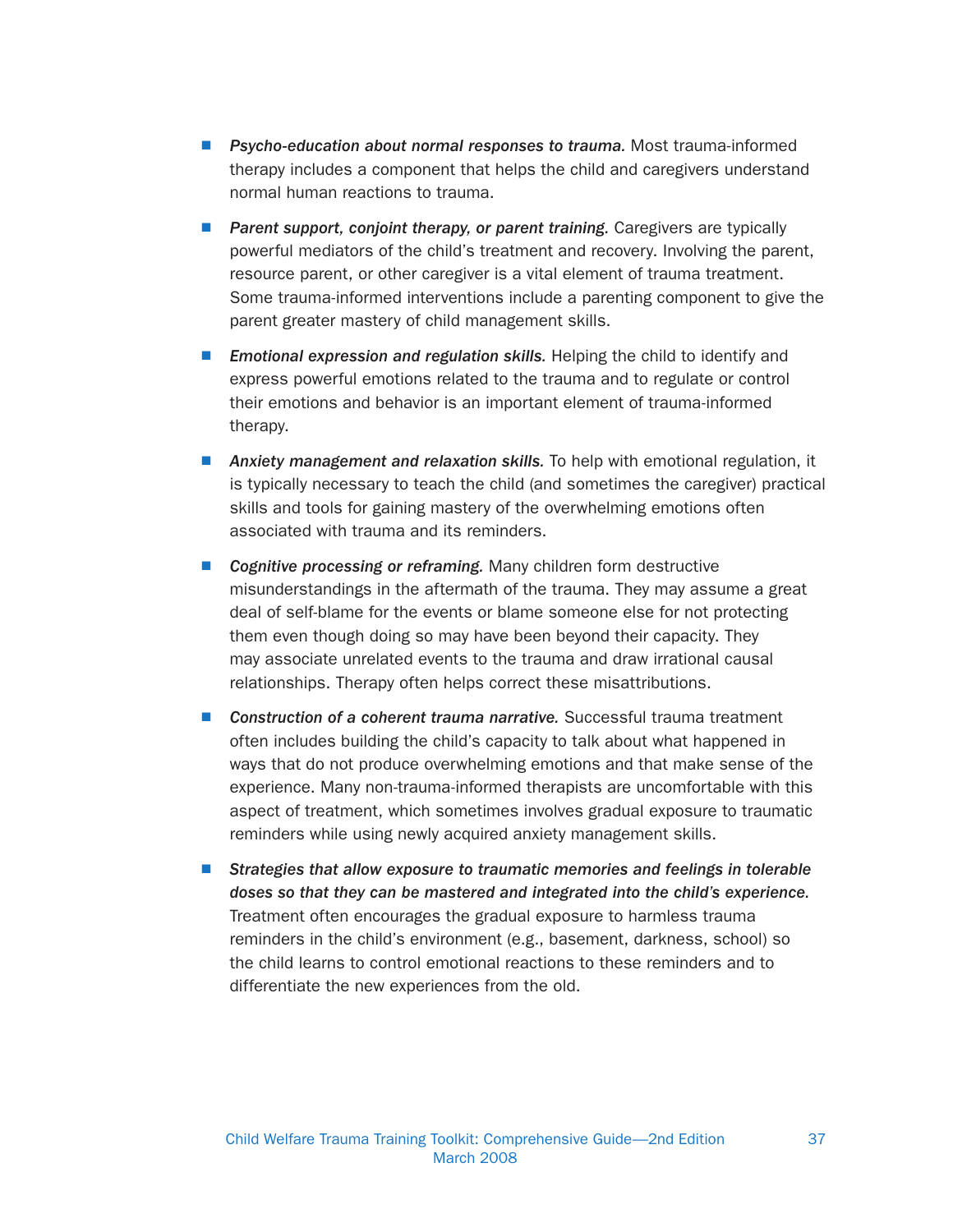- **Personal safety training and other empowerment activities.** Trauma may leave children feeling vulnerable and at risk. Trauma treatment often includes strategies that build upon children's strengths. It teaches them strategies that give them a sense of control over events and risks.
- Resiliency and closure. The treatment often ends on a positive, empowering note, giving the child a sense of satisfaction and closure as well as increased competency and hope for the future.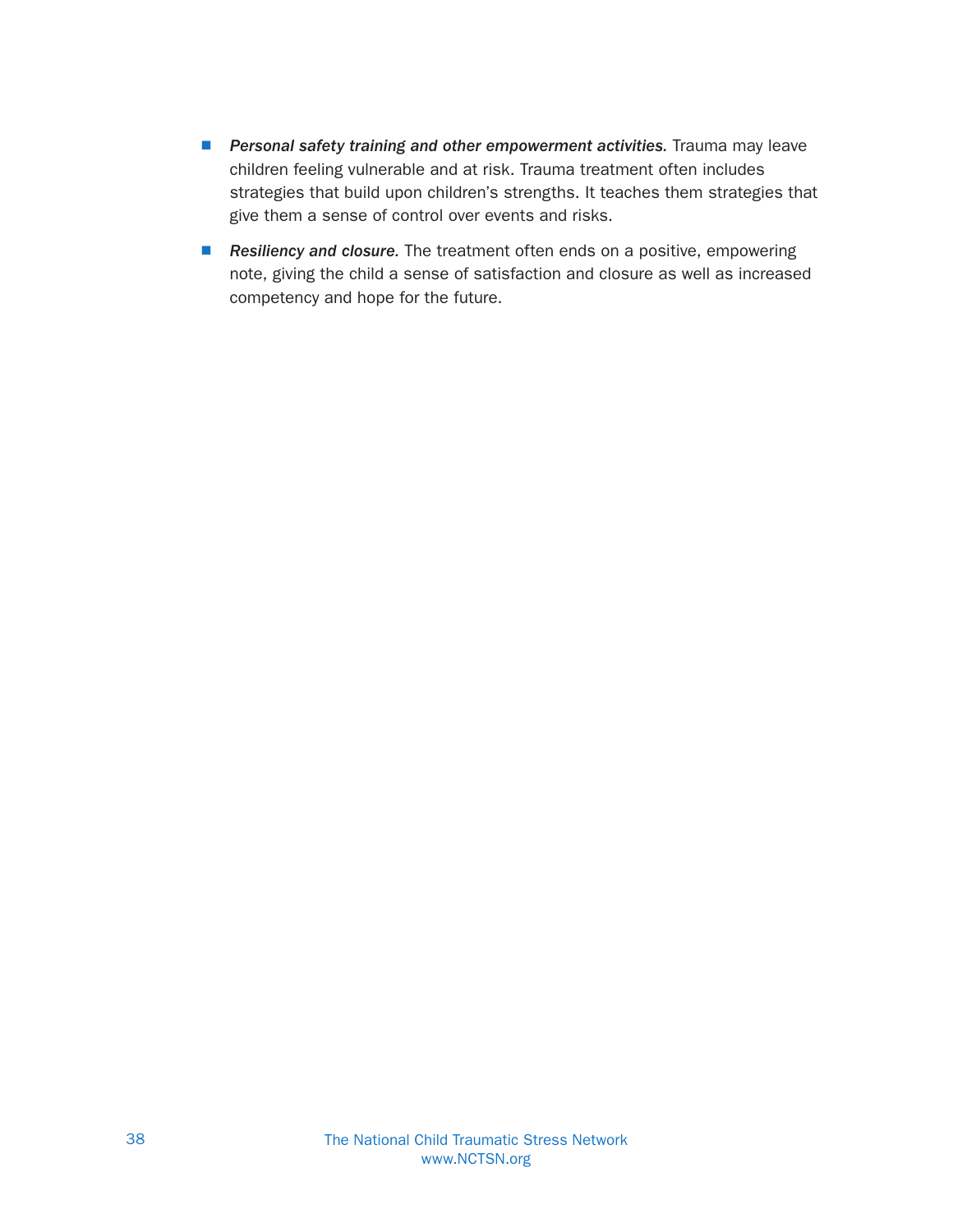## **Conclusion**

A significant number of children in the child welfare system have been exposed to trauma. For child welfare workers, the ability to recognize and be sensitive to the effects of trauma on a child's behavior, development, and relationships is critical.

In this guide, we have furnished a general overview of child traumatic stress, outlined the Essential Elements of trauma-informed child welfare practice, and provided practical strategies that child welfare workers can use when they encounter children in the system who have experienced trauma.

By understanding how trauma impacts children and adopting a trauma-informed child welfare practice, child welfare workers can play a crucial role in mitigating both the short- and longterm effects of trauma.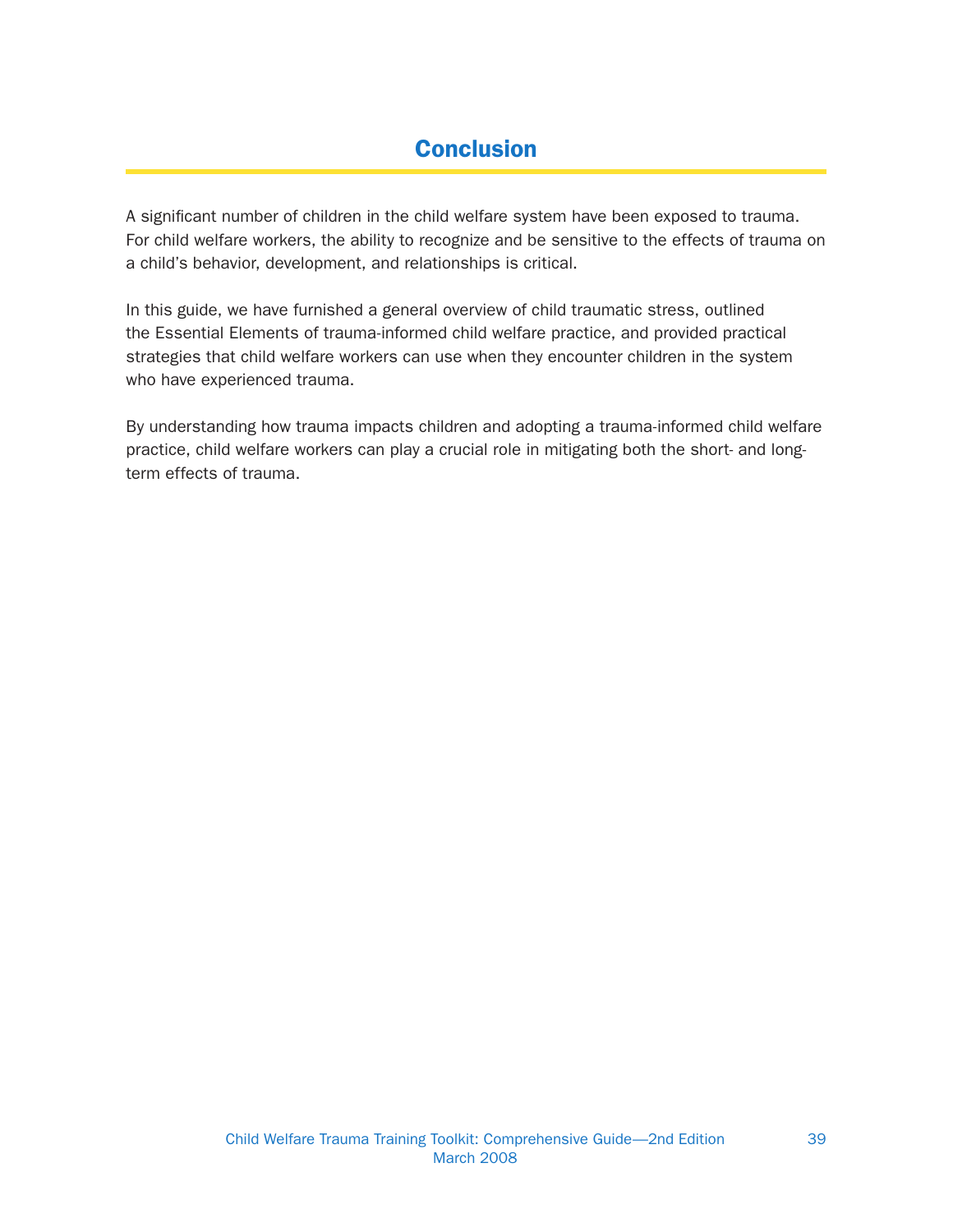## References

- Abney, V. D. (1996). Cultural competency in the field of child maltreatment. In J. Briere, L. Berliner, J. A. Bulkley, C. Jenny, & T. Reid (Eds.), The APSAC handbook on child maltreatment (pp. 409– 419). Thousand Oaks, CA: Sage Publications, Inc.
- Ackerman, P. T., Newton, J. E., McPherson, W. B., Jones, J. G., & Dykman, R. A. (1998). Prevalence of post traumatic stress disorder and other psychiatric diagnoses in three groups of abused children (sexual, physical, and both). Child Abuse and Neglect, 22(8), 759–774.
- Association of State and Territorial Health Officials. (2005). Fact Sheet: Child Maltreatment, Abuse, and Neglect. Injury Prevention Policy Fact Sheet. Retrieved May 1, 2007, from http://www.astho. org/pubs/Childmaltreatmentfactsheet4-05.pdf.
- Briere, J. (1996). Trauma symptom checklist for children: Professional manual. Odessa, FL: Psychological Assessment Resources Inc.
- Cook, A., Spinazzola, J., Ford, J., Lanktree, C., Blaustein, M., Cloitre, M., DeRosa, R., Hubbard, R., Kagan, R., Liautoud, J., Mallah, K., Olafson, E., & van der Kolk, B. (2005). Complex trauma in children and adolescents. Psychiatric Annals, 35(5), 390–398.
- Costello, E. J., Erkanli, A., Fairbank, J. A., & Angold, A. (2002). The prevalence of potentially traumatic events in childhood and adolescence. Journal of Traumatic Stress, 15(2), 99–112.
- Dubner, A. E., & Motta, R. W. (1999). Sexually and physically abused foster care children and posttraumatic stress disorder. Journal of Consulting and Clinical Psychology, 67(3), 367–373.
- Ethier, L. S., Lemelin, J., & Lacharite, C. A. (2004). A longitudinal study of the effects of chronic maltreatment on children's behavioral and emotional problems. Child Abuse and Neglect, 28, 1265–1278.
- Felitti, V., Anda, R., Nordenberg, D., Williamson, D., Spitz, A., Edwards, V., Koss, M., & Marks, J. (1998). Relationship of childhood abuse and household dysfunction to many of the leading causes of death in adults. American Journal of Preventative Medicine, 14(4), 245–258.
- Henry, J. (1997). System intervention trauma to child sexual abuse victims following disclosure. Journal of Interpersonal Violence, 12(4), 499–512.
- Hildyard, K. L., & Wolfe, D. A. (2002). Child neglect: Developmental issues and outcomes. Child Abuse and Neglect, 26, 679–695.
- Kerker, B., & Dore, M. M. (2006). Mental health needs and treatment of foster youth: Barriers and opportunities. American Journal of Orthopsychiatry, 76(1), 138–147.
- Kilpatrick, D. G., Saunders, B. E., & Smith, D. W. (2003). Youth Victimization: Prevalence and Implications, Research in Brief. United States Department of Justice. Retrieved January 10, 2008, from http://www.ncjrs.gov/pdffiles1/nij/194972.pdf.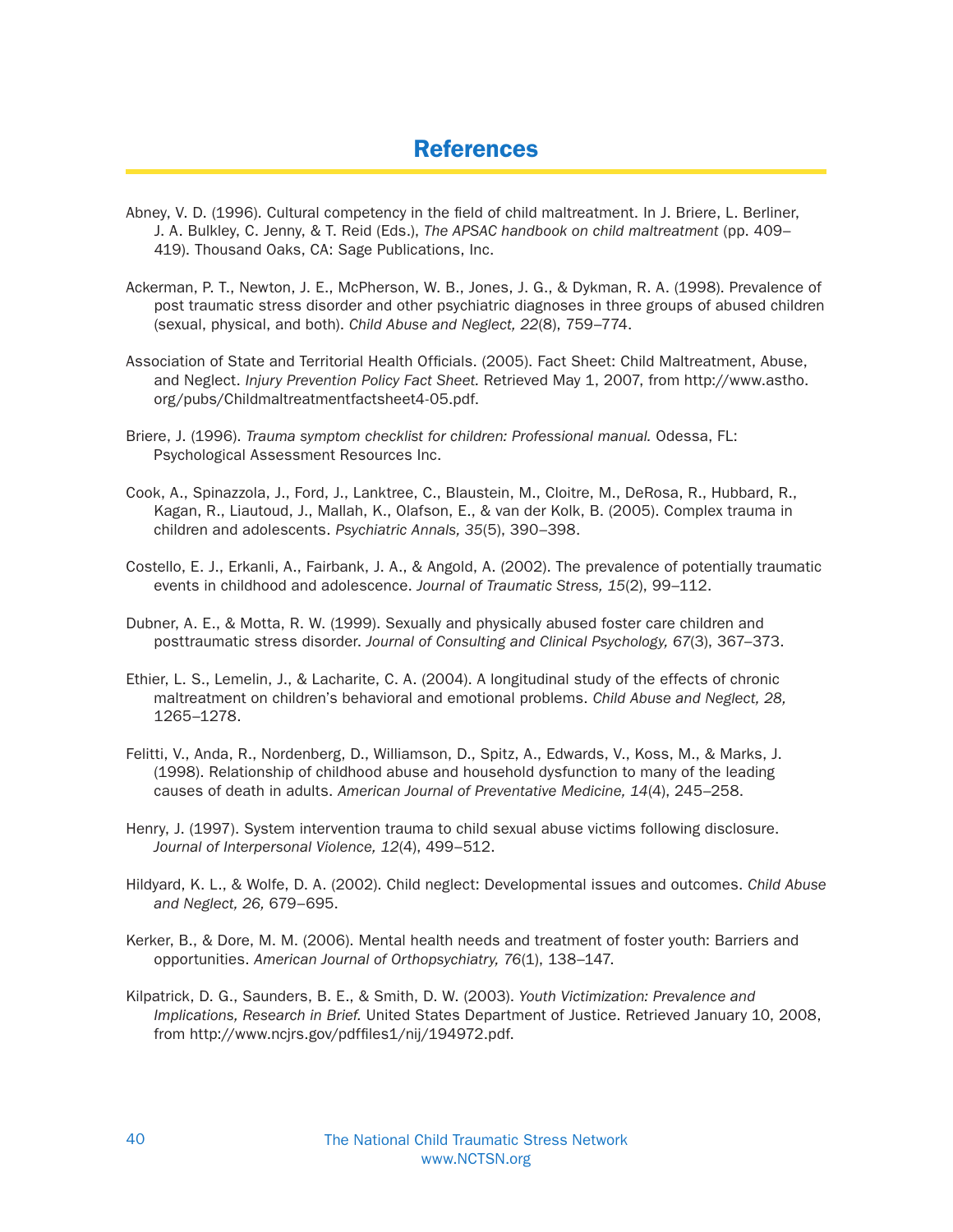- Marsenich, L. (2002). Evidence-based practices in mental health services for foster youth. Sacramento, CA: California Institute for Mental Health.
- Pecora, P. J., Williams, J., Kessler R. C., Downs, A. C., O'Brien, K., Hiripi, E., & Morello, S. (2003). Assessing the effects of foster care: Early results from the Casey National Alumni Study. Seattle, WA: Casey Family Programs. Retrieved January 10, 2008, from http://www.casey.org/NR/ rdonlyres/CEFBB1B6-7ED1-440D-925A-E5BAF602294D/302/casey\_alumni\_studies\_report.pdf.
- Perry, B. (2003). The cost of caring: Secondary traumatic stress and the impact of working with high-risk children and families. Houston, TX: The Child Trauma Academy. Retrieved January 10, 2008, from http://www.childtrauma.org/ctamaterials/SecTrma2\_03\_v2.pdf.
- Pynoos, R. S., Goenjian, A. K., & Steinberg, A. M. (1998). A public mental health approach to the postdisaster treatment of children and adolescents. Child and Adolescent Psychiatric Clinics of North America, 7(1), 195–210.
- Pynoos R. S., Steinberg A. M., Ornitz, E. M., & Goenjian A. K. (1997) Issues in the developmental neurobiology of traumatic stress. Annals of the New York Academy of Sciences, 821, 176–193.
- Schwab-Stone, M. E., Ayers, T. S., Kasprow, W., Voyce, C., Barone, C., Shriver, T., & Weissberg, R. P. (1995). No safe haven: A study of violence exposure in an urban community. Journal of the American Academy of Child and Adolescent Psychiatry, 34(10), 1343–1352.
- Taylor, N., Steinberg, A., & Wilson, C. (2006). Child Welfare Trauma Referral Tool. San Diego, CA: Chadwick Center for Children and Families.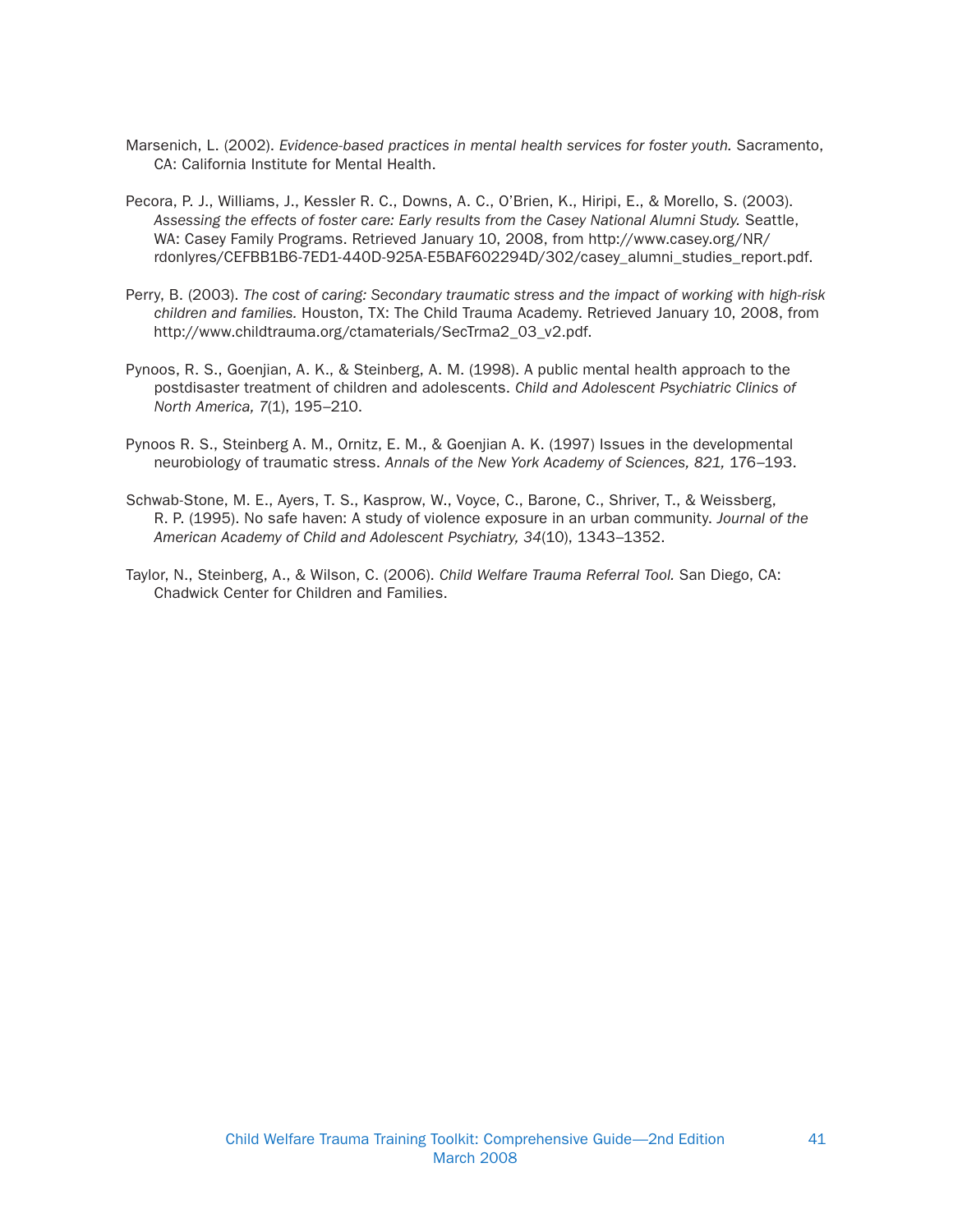## Appendix A: Additional Reading and Resources

#### Books

- Brymer, M., Jacobs, A., Layne, C., Pynoos, R., Ruzek, J., Steinberg, A., Vernberg, E., Watson, P. (2006). Psychological first aid: Field operations guide (2nd ed.). Los Angeles, CA: National Child Traumatic Stress Network and National Center for PTSD.
- Dale, G., Kendall, J. C., & Schultz, J. S. (1999). Proposal for universal medical and mental health screenings for children entering foster care. In P. A. Curtis, D. Grady, & J. C. Kendall (Eds.), The foster care crisis: Translating research into policy and practice. Child, youth, and family services series. Lincoln, NE: University of Nebraska Press.

Fahlberg, Vera I. (1996). A child's journey through placement. Perspectives Press: Indianapolis, IN.

Fairbank, J. A., Putnam, F. W., & Harris, W. H. (2007). The prevalence and impact of child traumatic stress. In M. J. Friedman, P. A. Resick & T. M. Keane (Eds.), Handbook of PTSD. New York: Guilford Publications, Inc.

Fontes, L. (2005). Child abuse and culture. New York: Guilford Press.

- Jarratt, C. J. (1994). Helping children cope with separation and loss (rev. ed.). Boston: Harvard Common Press.
- Kilpatrick, D. G., Resnick, H. S., Saunders, B. E., & Best, C. L. (1998). Rape, other violence against women, and posttraumatic stress disorder. In B. Dohrenwend (Ed.), Adversity, stress, and psychopathology (pp. 161–176). New York: Oxford University Press.
- Monahon, C. (1997) Children and trauma: A guide for parents and professionals. San Francisco: Jossey-Bass Publishers.
- van der Kolk, B., MacFarlane, A. C., Weisaeth, L. (Eds.) (2006). Traumatic stress: The effects of overwhelming experience on mind, body and society. New York: Guilford Press.

#### Reports

- American Bar Association, Juvenile Justice Center. (2004). Adolescence, Brain Development and Legal Culpability. Washington, DC: American Bar Association. Retrieved January 10, 2008 from http:// www.abanet.org/crimjust/juvjus/Adolescence.pdf.
- Chadwick Center. (2004). Closing the Quality Chasm in Child Abuse Treatment: Identifying and Disseminating Best Practices. The Findings of the Kauffman Best Practices Project to Help Children Heal from Child Abuse. Children's Hospital, San Diego, Chadwick Center for Children and Families. San Diego. Retrieved January 10, 2008 from http://www.chadwickcenter.org/Documents/ Kaufman%20Report/ChildHosp-NCTAbrochure.pdf.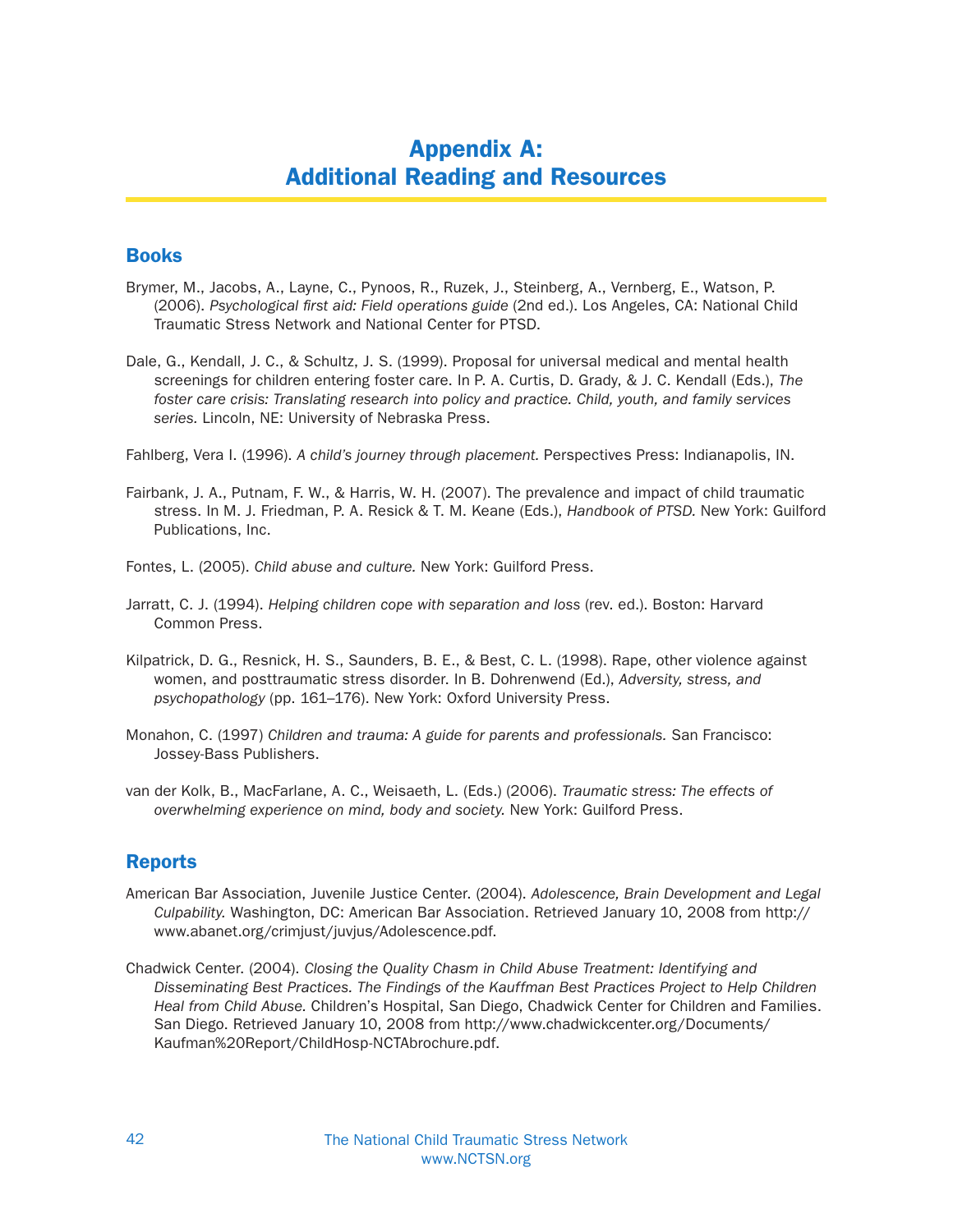Saunders, B. E., & Hanson, R. F. (Eds). (2004). Child Physical and Sexual Abuse: Guidelines for Treatment. Charleston, SC: Authors. Office of Victims of Crime. Retrieved January 10, 2008 from http://academicdepartments.musc.edu/ncvc/resources\_prof/OVC\_guidelines04-26-04.pdf.

#### Web Sites

National Child Trauma Stress Network: www.nctsn.org

California Evidence-Based Clearinghouse for Child Welfare: www.cachildwelfareclearinghouse.org

Child Trauma Academy: www.childtrauma.org

International Society for Traumatic Stress Studies: www.istss.org

National Center for PTSD: http://www.ncptsd.va.gov/ncmain/index.jsp

Sidran Institute: Traumatic Stress Education & Advocacy: www.sidran.org